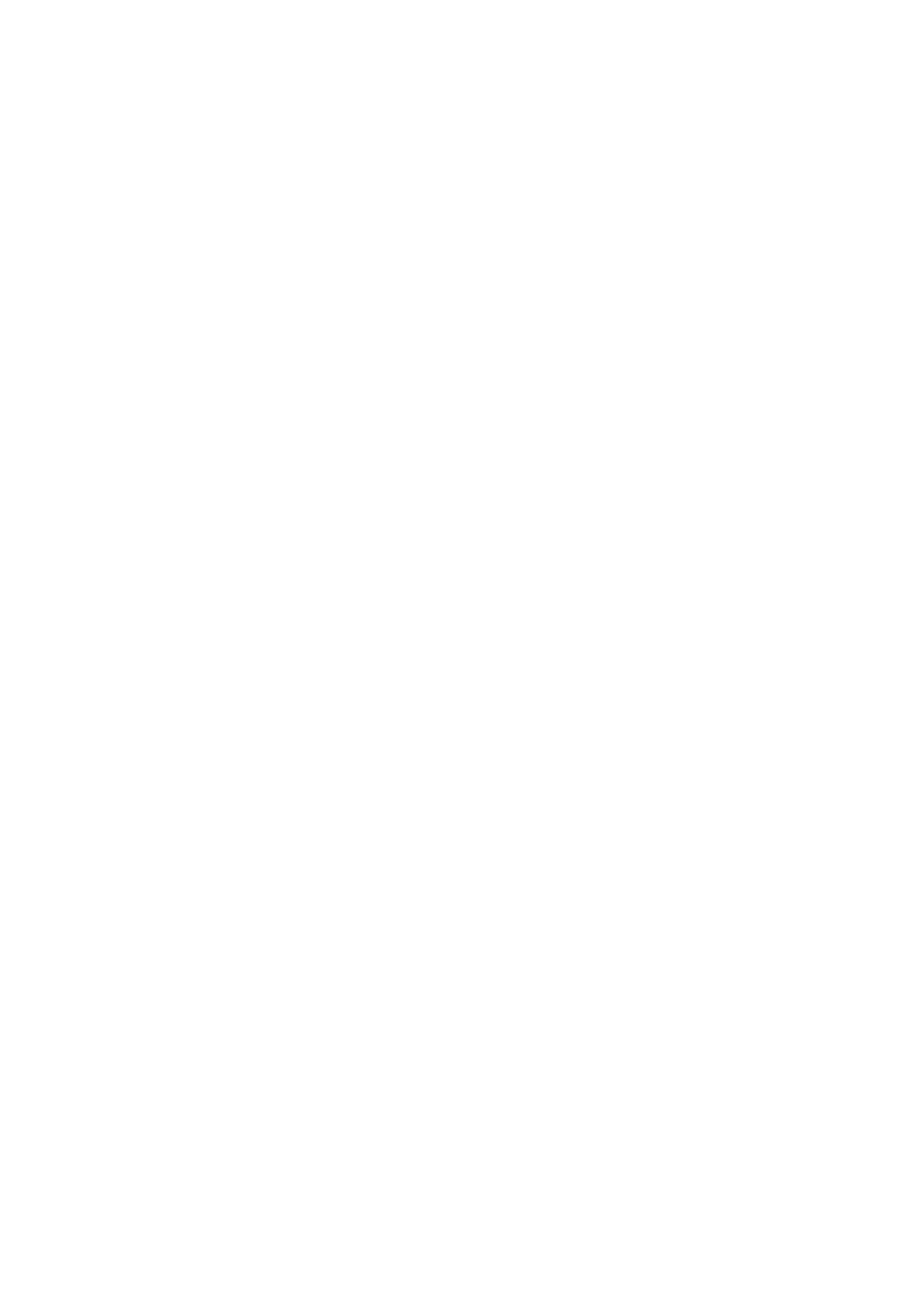# THE SMALL SIEVE

**1.1 List of sieving results used**

**FLS** Lemma 1.1 *(The Fundamental Lemma of Sieve Theory)* If  $(am,q) = 1$ *and all of the prime factors of*  $m$  *are*  $\leq z$  *then* 

$$
\sum_{\substack{x < n \le x + qy \\ (n,m) = 1 \\ n \equiv a \pmod{q}}} 1 = \left\{ 1 + O(u^{-u-2}) \right\} \frac{\phi(m)}{m} y + O(\sqrt{y}),
$$

*where*  $y = z^u$ .

**FLS1 Corollary 1.2** If  $(am, q) = 1$  and all of the prime factors of m are  $\leq x^{1/u}$  then

$$
\sum_{\substack{n \le x \\ (n,m)=1 \\ n \equiv a \pmod{q}}} \log n = \left\{1 + O(u^{-u-2})\right\} \frac{\phi(m)}{m} \frac{x}{q} (\log x - 1) + O(\sqrt{x} \log x).
$$

The proof of this and the subsequent corollaries are left as exercises. One approach here is to begin by writing  $\log n = \int_1^n \frac{dt}{t}$  and then swap the order of the summation and the integral.

**FLS2 Corollary 1.3** If  $\chi$  is a character mod q and all of the prime factors of m are  $\leq z = y^{1/u}$  *and coprime with q, then* 

$$
\sum_{\substack{x < n \le x + qy \\ (n,m) = 1}} \chi(n) \ll \frac{1}{u^u} \frac{\phi(mq)}{mq} \ qy + q\sqrt{y}.
$$

Let  $p(n)$ ,  $P(n)$  be the smallest and largest prime factors of *n*, respectively.

**FLS3 Corollary 1.4** *If*  $(a,q) = 1$  *and z is chosen so that*  $q = z^{O(1)}$  *and*  $z \leq y$  *then* 

$$
\left|\sum_{\substack{x < n \le x + qy \\ n \equiv a \pmod{q} \\ p(n) > z}} 1\right| \ll \frac{q}{\phi(q)} \frac{y}{\log z}.
$$

1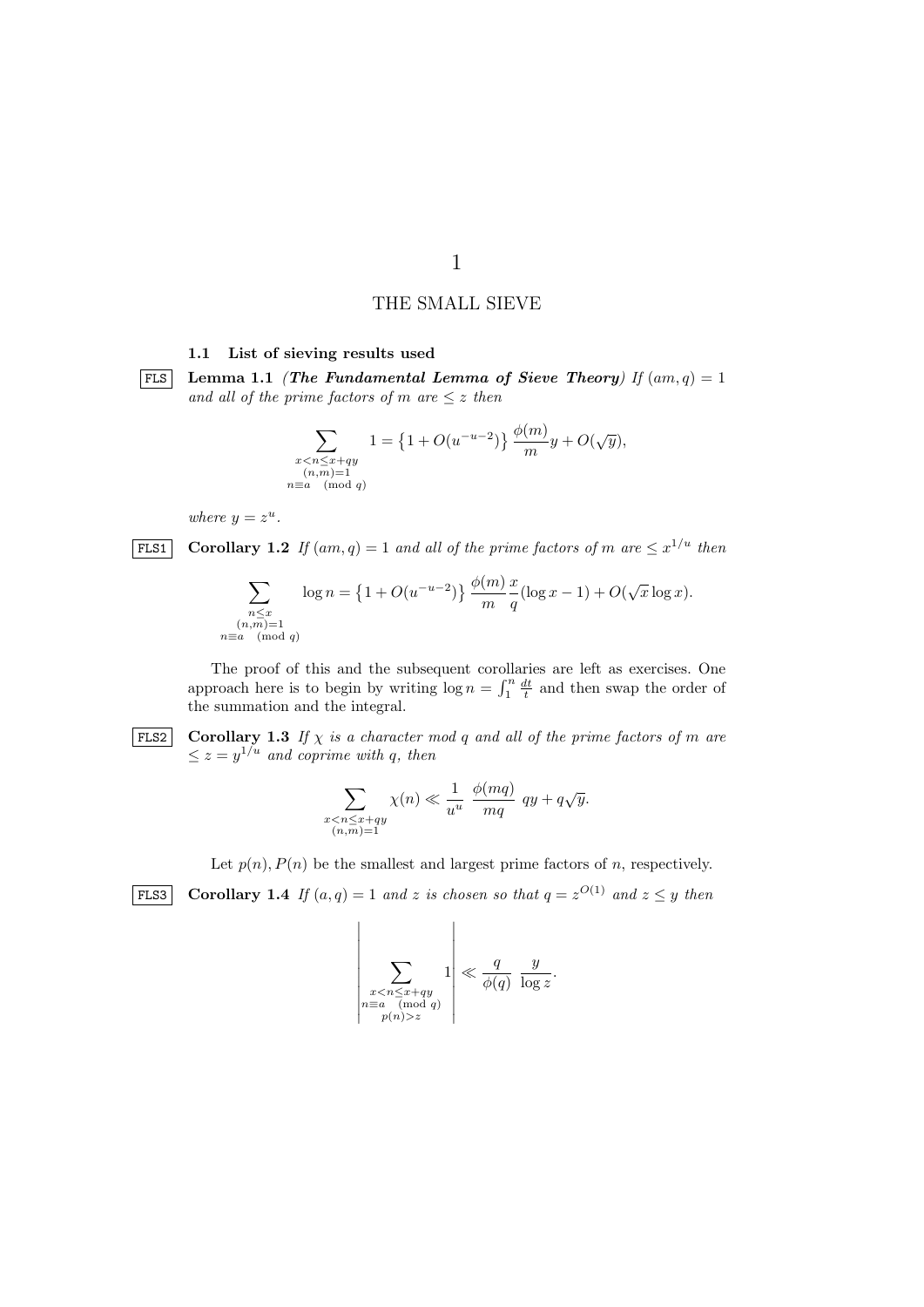## **1.2 Shiu's Theorem**

Suppose that  $0 \le f(n) \le 1$ . Corollary <sup>| cor2.3</sup> states that the mean value of *f* up to  $x$  is  $\ll \mathcal{P}(f; x)$ . Shiu's Theorem states that an analogous result is true for the mean value of *f* in short intervals, in arithmetic progressions, and even in both:

 $\boxed{\text{Shiu}}$  **Theorem 1.5** *If*  $(a, q) = 1$  *then* 

$$
\left|\frac{1}{y}\sum_{\substack{x
$$

*This is*  $\approx \mathcal{P}(|f|\chi_0; y) \approx \exp\left(-\sum_{p \leq y, p \nmid q} \frac{1 - f(p)}{p}\right)$ .

**Proof** Let  $g(p) = |f(p)|$  where  $p \leq y$ , and  $g(p^k) = 1$  otherwise. Then  $|\sum_{n} f(n)| \leq$ *<sup>n</sup>* <sup>∑</sup> *n |f*(*n*)*| ≤* ∑ *n g*(*n*), and proving the result for *g* implies it for *f*.

Write  $n = p_1^{k_1} p_2^{k_2} \dots$  with  $p_1 < p_2 < \dots$ , and let  $d = p_1^{k_1} p_2^{k_2} \dots p_r^{k_r}$  where  $d \leq y^{1/2} < dp_{r+1}^{k_{r+1}}$ . Therefore  $n = dm$  with  $p(m) > z_d := \max\{P(d), y^{1/2}/d\}$ ,  $(d, q) = 1$  and  $g(n) \leq g(d)$ . Now, if we fix *d* then *m* is in an interval  $(x/d, x/d +$  $qy/d$  of an arithmetic progression  $a/d \pmod{q}$  containing  $y/d + O(1)$  integers. Note that  $z_d \le \max\{d, y^{1/2}/d\} \le y^{1/2} \le y/d$ , and so we may apply Corollary 1.4 to show that there are  $\ll qy/d\phi(q) \log(P(d) + y^{1/2}/d)$  such m. This implies that  $\overline{a}$ 

$$
\sum_{\substack{x < n \le x+qy \\ n \equiv a \pmod{q}}} g(n) \le \frac{qy}{\phi(q)} \sum_{\substack{d \le y^{1/2} \\ (d,q)=1}} \frac{g(d)}{d \log(P(d)+y^{1/2}/d)}.
$$

For those terms with  $d \leq y^{1/2-\epsilon}$  or  $P(d) > y^{\epsilon}$ , we have  $\log(P(d) + y^{1/2}/d) \geq$  $\epsilon$  log *y*, and so they contribute

$$
\ll \frac{qy}{\phi(q)} \prod_{p \le y} \left(1 - \frac{1}{p}\right) \sum_{\substack{d \le y^{1/2} \\ (d,q) = 1}} \frac{g(d)}{d} \ll y \prod_{\substack{p \le y \\ p \nmid q}} \left(1 - \frac{1}{p}\right) \left(1 + \frac{g(p)}{p}\right),
$$

the upper bound claimed above. We are left with the  $d > y^{1/2-\epsilon}$  for which  $P(d) \approx 2^r$  for some *r*,  $1 \le r \le k = [\epsilon \log y]$ . Hence we obtain an upper bound:

$$
\frac{qy}{\phi(q)} \sum_{r=1}^{k} \frac{1}{r} \sum_{\substack{d>y^{1/2-\epsilon} \\ (d,q)=1 \\ P(d) \asymp 2^r}} \frac{g(d)}{d} \ll \frac{qy}{\phi(q)} \left( \frac{1}{k} \sum_{\substack{d>y^{1/2-\epsilon} \\ d> y^{1/2-\epsilon} \\ P(d) \le 2^k}} \frac{g(d)}{d} + \sum_{r=1}^{k} \frac{1}{r^2} \sum_{\substack{d>y^{1/2-\epsilon} \\ (d,q)=1 \\ P(d) \le 2^r}} \frac{g(d)}{d} \right).
$$

For the first term we proceed as above. For the remaining terms we use Corollary 3.4.2, with  $u_r := (1/2 - \epsilon) \log y/(r \log 2)$ , to obtain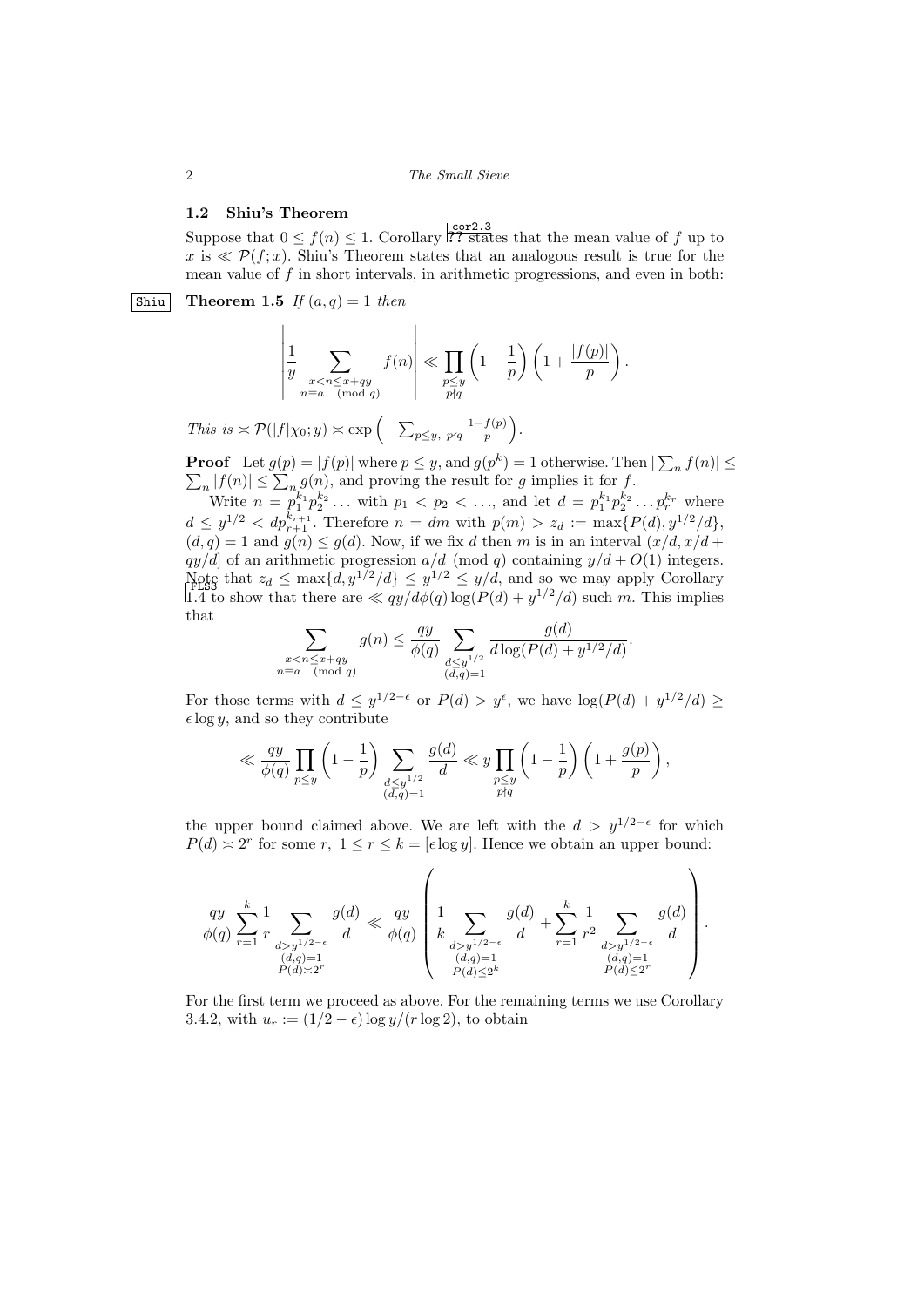#### *Consequences* 3

$$
\ll \frac{qy}{\phi(q)} \sum_{r=1}^k \frac{1}{r^2} \prod_{\substack{p \leq 2^r \\ p \nmid q}} \left(1 + \frac{g(p)}{p}\right) \frac{1}{u_r^{u_r+1}} \ll y \sum_{r=1}^k \frac{1}{ru_r^{u_r}} \prod_{\substack{p \leq y \\ p \nmid q}} \left(1 - \frac{1}{p}\right) \left(1 + \frac{g(p)}{p}\right).
$$

Finally note that  $u_r$  is decreasing, so that  $\sum_{R/2 \leq r \leq R} 1/(ru_r^{u_r}) \ll 1/u_R^{u_R}$ ; moreover  $u_{2R} = u_R/2$  and so  $\sum_{1 \leq r \leq k} 1/(ru_r^{u_r}) \ll 1/u_k^{u_k} \ll 1$ , and the result follows.  $\Box$ 

# **1.3 Consequences**

 $\bigg\}$  $\overline{\phantom{a}}$  $\overline{\phantom{a}}$  $\overline{\phantom{a}}$  $\overline{\phantom{a}}$  $\frac{1}{2}$  $\overline{\phantom{a}}$  $\overline{\phantom{a}}$ 

Define

$$
\rho_q(f) := \prod_{\substack{p \le q \\ p \nmid q}} \left(1 - \frac{1}{p}\right) \left(1 + \frac{|f(p)|}{p}\right) \text{ and } \rho'_q(f) = \frac{\phi(q)}{q} \rho_q(f).
$$

(Note that  $\rho_q(f)$  is an upper bound in Theorem  $\frac{\text{Shiu}}{1.5}$  provided  $y \geq q$ .) We also define

$$
\log_S(n) := \sum_{\substack{d \in S \\ d|n}} \Lambda(d),
$$

where *S* might be an interval  $[a, b]$ , and we might write " $\leq Q$ " in place of " $[2, Q]$ ", or " $\geq R$ " in place of "' $[R, \infty)$ ". Note that  $\log n = \log_{[2,n]} n$ .

**Small.1 Lemma 1.6** *Suppose that*  $x \geq Q^{2+\epsilon}$  *and*  $Q \geq q$ *. Then, for any character*  $\chi$ (mod *q*)*,*

$$
\sum_{\substack{n \in \mathcal{N} \\ n \equiv a \pmod{q}}} f(n)\overline{\chi}(n)\mathcal{L}(n) \Bigg| \ll \rho_q(f)\frac{x}{q} = \rho'_q(f)\frac{x}{\phi(q)},
$$

where  $\mathcal{L}(n) = 1, \log(x/n), \frac{\log_{\leq Q} n}{\log Q}$  or  $\frac{\log_{\geq x/Q} n}{\log Q}$ , and  $\mathcal{N} = \{n : Y < n \leq Y + x\}$ *for Y* = 0 *in the second and fourth cases, and for any Y in the other two cases.*

**Proof** The first estimate follows from Shiu's Theorem for  $x \geq q^{1+\epsilon}$ . One can deduce the second since  $\sum_{n \leq x} a_n \log(x/n) = \int_{1 \leq T \leq x} \frac{1}{T} \sum_{n \leq T} a_n dT$  for any  $a_n$ .

If *d* is a power of the prime *p* then let  $f_d(n)$  denote  $f(n/p^a)$  where  $p^a||n$ , so that if  $n = dm$  then  $|f(n)| \leq |f_d(m)|$ . Therefore if  $x > Qq^{1+\epsilon}$  then, for the third estimate, times log *Q*, we have, again using Shiu's Theorem,

$$
\leq \sum_{\substack{Y < md \leq Y + x \\ md \equiv a \pmod{q} \\ d \leq Q}} |f(md)|\Lambda(d) \leq \sum_{\substack{d \leq Q \\ (d,q)=1}} \Lambda(d) \sum_{\substack{Y/d < m \leq (Y+x)/d \\ m \equiv a/d \pmod{q} \\ d \leq Q}} |f_d(m)|
$$
\n
$$
\ll \sum_{\substack{d \leq Q \\ (d,q)=1}} \frac{\Lambda(d)}{d} \rho_q(f_d) \frac{x}{q} \ll \rho_q(f) \frac{x}{q} \log Q.
$$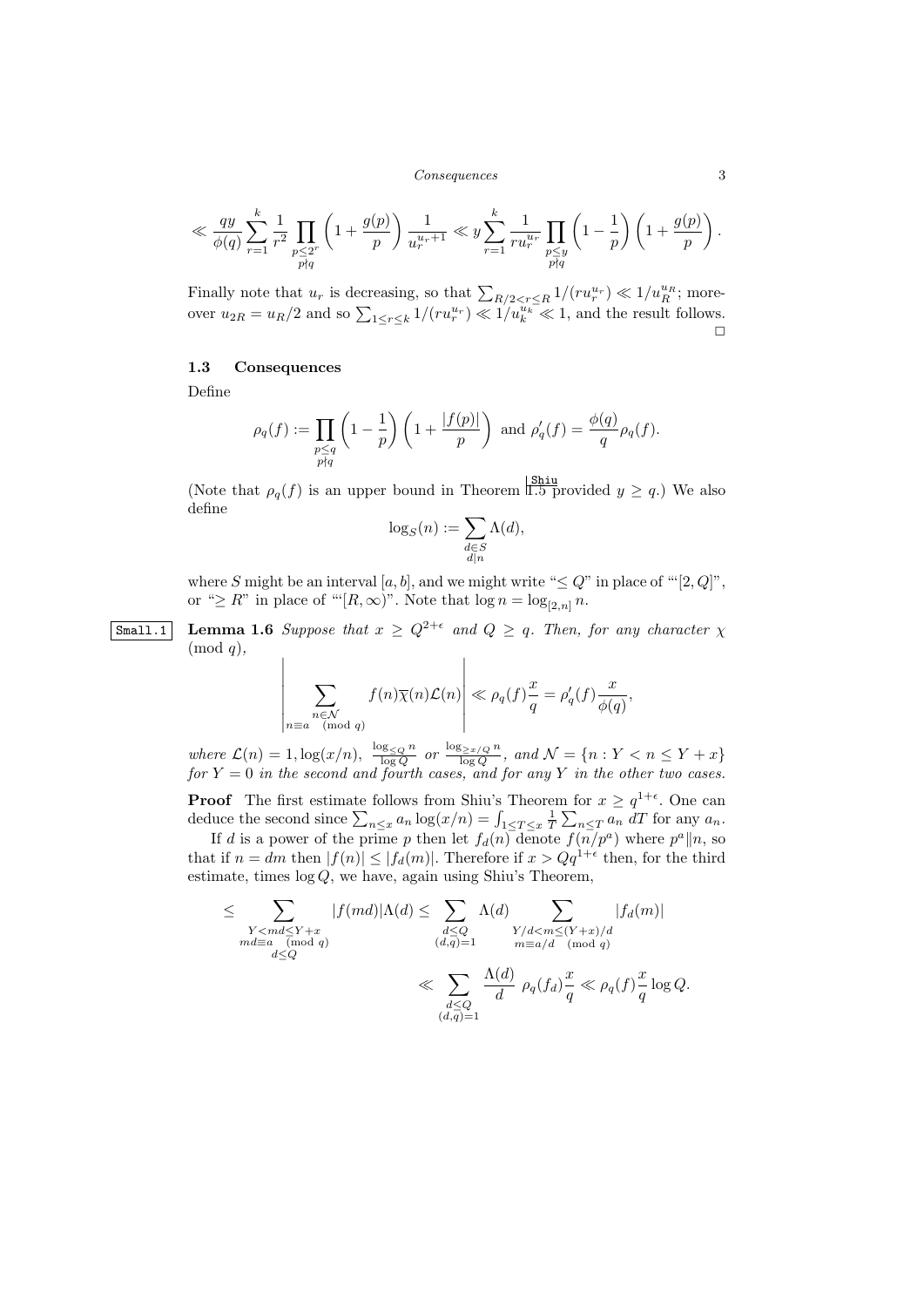## 4 *The Small Sieve*

In the final case, writing  $n = mp$  where p is a prime  $> x/Q$  (and note that  $p^2 \nmid n$ as  $p > x/Q > \sqrt{x}$ , we have

$$
\leq \sum_{\substack{m\leq Q\\(m,q)=1}}|f(m)|\sum_{\substack{x/Q
$$

by the Brun-Titchmarsh theorem, and then applying partial summation to Shiu's Theorem.  $\Box$ 

By (**??**) we immediately deduce

Small.2 **Corollary 1.7** *With the hypotheses of Lemma* Small.1 *1.6 we have*

$$
\sum_{\chi \pmod{q}} \left| \sum_{n \leq x} f(n) \overline{\chi}(n) \mathcal{L}(n) \right|^2 \ll (\rho'_q(f)x)^2.
$$

Small.3 **Lemma 1.8** *If* ∆ *> q*1+*<sup>ϵ</sup> then for any D ≥* 0 *we have*

$$
\sum_{\chi \pmod{q}} \left| \sum_{D \leq d \leq D + \Delta} f(d) \overline{\chi}(d) \Lambda(d) \right|^2 \ll \Delta^2.
$$

**Proof** We expand the left side using  $(\overline{?}^{\text{Sums}})$  to obtain

$$
\phi(q)\sum_{(b,q)=1}\left|\sum_{\substack{d\equiv b\pmod q\\ D\leq d\leq D+\Delta}}f(d)\Lambda(d)\right|^2\leq \phi(q)\sum_{(b,q)=1}\left|\sum_{\substack{d\equiv b\pmod q\\ D\leq d\leq D+\Delta}}\Lambda(d)\right|^2\ll \Delta^2,
$$

by the Brun-Titchmarsh theorem.

$$
\Box
$$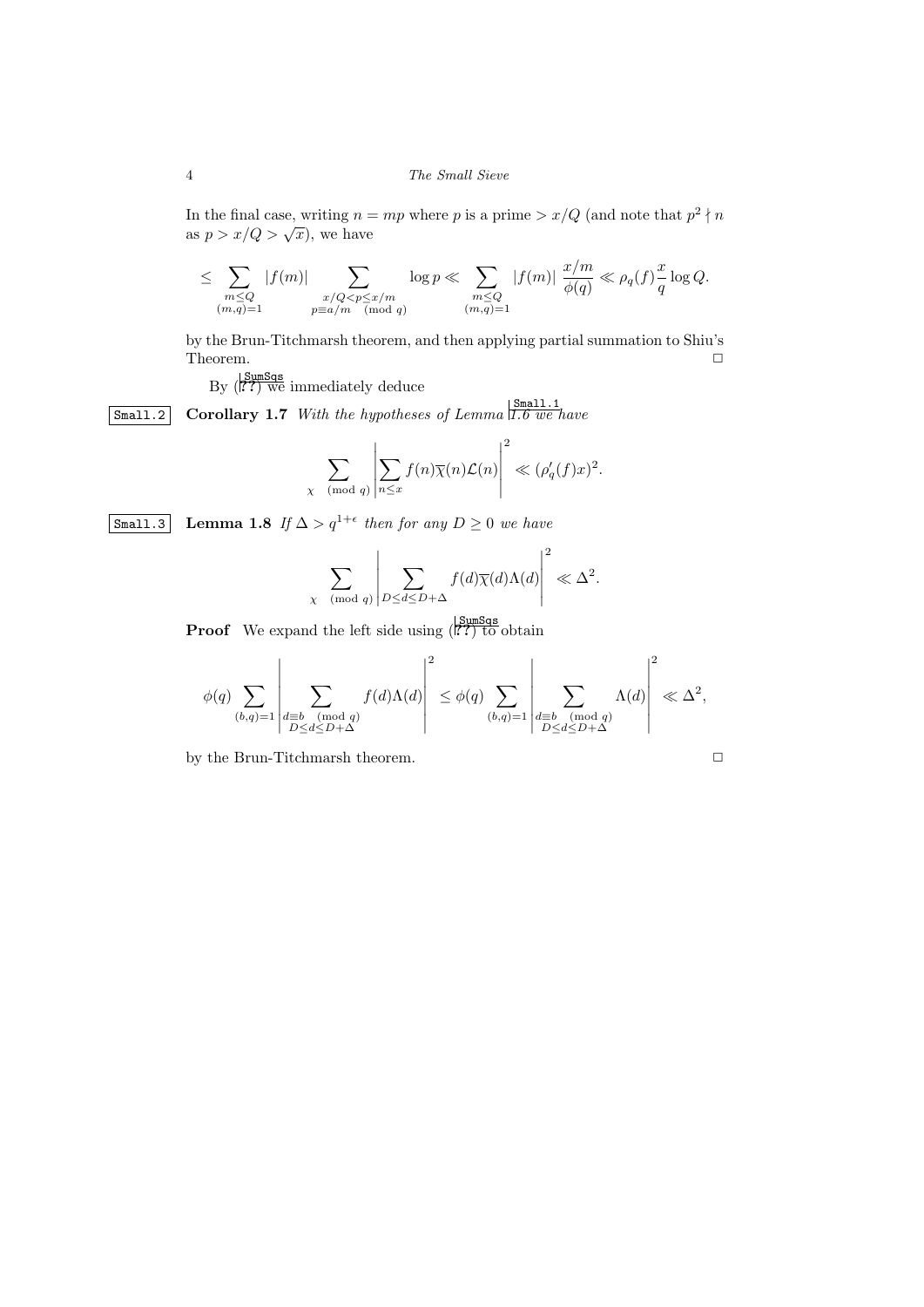# THE PRETENTIOUS LARGE SIEVE

**2.1 Mean values of multiplicative functions, on average** Define

$$
S_{\chi}(x):=\sum_{n\leq x}f(n)\overline{\chi}(n),
$$

and order the characters  $\chi_1, \chi_2, \ldots$  (mod q) so that  $\lim_{\text{H\text{all}}\chi \ge 0} \frac{|S_{\chi_1}(x)|}{\log x}$  are in descending order. Our main result is an averaged version of  $(\mathbb{R}^2)$  for f twisted by all the characters  $\chi$  (mod  $q$ ), but with a better error term:

**PLSk Corollary 2.1** *Suppose that*  $x \ge Q^{2+\epsilon}$  *and*  $Q \ge q^{2+\epsilon} \log x$ *. Then* 

$$
\sum_{\substack{\chi \pmod{q} \\ \chi \neq \chi_1, \chi_2, \ldots, \chi_{k-1}}} \left| \frac{1}{x} S_{\chi}(x) \right|^2 \ll \left( e^{O(\sqrt{k})} \rho_q'(f) \left( \frac{\log Q}{\log x} \right)^{1 - \frac{1}{\sqrt{k}}} \log \left( \frac{\log x}{\log Q} \right) \right)^2,
$$

*where the implicit constants are independent of f. If*  $k = 1$ ,  $f$  *is real and*  $\psi_1$  *is not, then we can replace the exponent* 0 *with*  $1 - \frac{1}{\sqrt{2}}$ 2 *.*

Let  $\mathcal{C}_q$  be any subset of the set of characters (mod  $q$ ), and define

$$
L = L(C_q) := \frac{1}{\log x} \max_{\chi \in C_q} \max_{|t| \le \log^2 x} |F_{\chi}(1 + it)|,
$$

where

$$
F_{\chi}(s) := \prod_{p \leq x} \left( 1 + \frac{f(p)\overline{\chi}(p)}{p^s} + \frac{f(p^2)\overline{\chi}(p^2)}{p^{2s}} + \ldots \right).
$$

Our main result is the following:

**PLSG** Theorem 2.2 *Suppose that*  $x \ge Q^{2+\epsilon}$  *and*  $Q \ge q^{2+\epsilon} \log x$ *. Then* 

$$
\sum_{\chi \in \mathcal{C}_q} \left| \frac{1}{x} S_{\chi}(x) \right|^2 \ll \left( \left( L(\mathcal{C}_q) + \rho_q'(f) \frac{\log Q}{\log x} \right) \log \left( \frac{\log x}{\log Q} \right) \right)^2.
$$

ELSG<br>Corollary 2.1 follows,immediately from Theorem 2.2 and Proposition

For prove Theorem 2.2 we begin with an averaged version of (??), which was used in the proof of Halasz's Theorem. Notice that if we simply sum up the square of  $(\mathbb{R}^2)$  for  $S = S_\chi$ , for each  $\chi \pmod{q}$ , then we would get the next lemma but with the much weaker error term  $\phi(q)$ .

2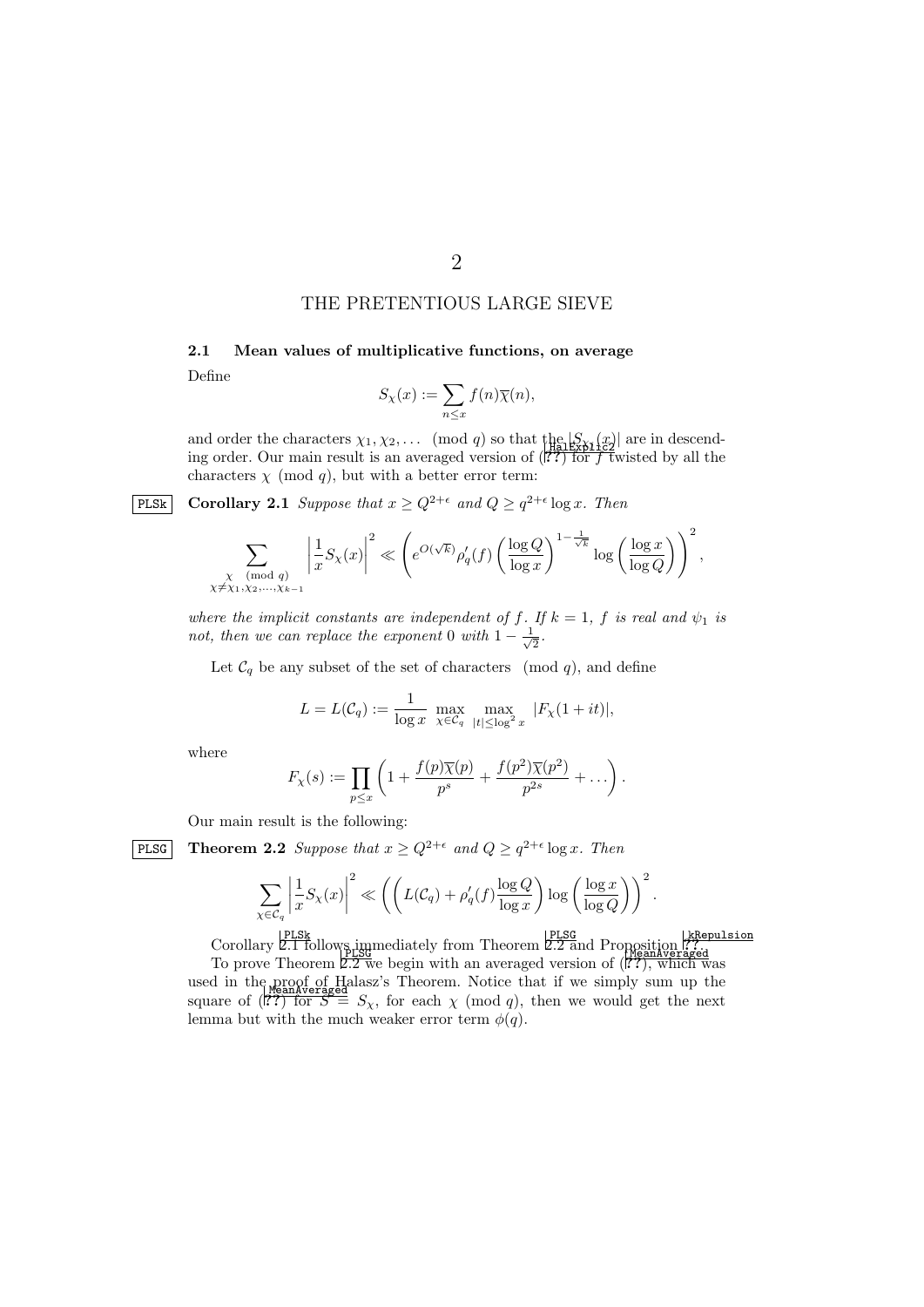### 6 *The Pretentious Large Sieve*

 $\boxed{\text{AvLogWt}}$  **Lemma 2.3** *Suppose that*  $x \geq Q^{2+\epsilon}$  *and*  $Q \geq q$ *. Then* 

$$
\log^2 x \sum_{\chi \in \mathcal{C}_q} \left| \frac{1}{x} S_{\chi}(x) \right|^2 \ll \sum_{\chi \in \mathcal{C}_q} \left( \int_Q^{x/Q} \left| \frac{1}{t} S_{\chi}(t) \right| \frac{dt}{t} \right)^2 + \left( \rho_q'(f) \log Q \right)^2.
$$

**Proof** Let  $z = x/Q$ . We follow the proof in section  $\frac{M \text{ each } F(n)}{2Q}$ , for the main terms, but deal with the error terms differently. By Corollary  $\frac{\sinh 17.9}{1.7}$  we have

$$
\sum_{\chi \pmod{q}} \left| \sum_{n \le x} f(n) \overline{\chi}(n) \log(x/n) \right|^2 \ll (\rho'_q(f)x)^2,
$$
  
and 
$$
\sum_{\chi} \left| \sum_{n \le x} f(n) \overline{\chi}(n) (\log_{\le Q} n + \log_{>x/Q} n) \right|^2 \ll (\rho'_q(f)x \log Q)^2,
$$

so that, using the identity  $\log x = \log(x/n) + \log_{\leq Q} n + \log_{>x/Q} n + \log_{(Q,x/Q)} n$ ,

$$
\sum_{\chi \in \mathcal{C}_q} |S_{\chi}(x) \log x|^2 \ll \sum_{\chi \in \mathcal{C}_q} \left| \sum_{n \leq x} f(n) \overline{\chi}(n) \log_{(Q, x/Q)} n \right|^2 + (\rho'_q(f) x \log Q)^2.
$$

Now for  $g = f\overline{\chi}$  we have

 $\overline{1}$ 

$$
\sum_{n \leq x} g(n) \log_{(Q,x/Q)} n - \sum_{Q < p < x/Q} g(p) \log p \sum_{m \leq x/p} g(m)
$$
\n
$$
= \sum_{Q < p^k < x/Q} \log p \sum_{m \leq x/p^k} g(mp^k) + \sum_{Q < p < x/Q} \log p \sum_{m \leq x/p} (g(mp) - g(p)g(m)).
$$

The last term is 0 unless  $p^2|m$ , so this last bound is, in absolute value,

$$
\leq x \sum_{\substack{Q < p^k < x/Q \\ k \geq 2}} \frac{\log p}{p^k} + 2x \sum_{Q < p < x/Q} \frac{\log p}{p^2} \ll \frac{x}{Q^{1/2}}.
$$

We now bound our main term as in section  $\mathbb{R}^2$ ; though now we let  $z = y + \sqrt{y}$  so we now bound our main term as in section  $\cdots$ , anough  $\frac{W_{\text{Bank}}}{W_{\text{Bank}}}\mathcal{L}$  =  $g + \sqrt{g}$  so we obtain the error term  $x/\sqrt{y}$  in the equation before ( $\mathcal{L}$ ). Summing over such dyadic intervals this yields

$$
\left|\sum_{Q < p < x/Q} g(p) \log p \sum_{m \le x/p} g(m)\right| \ll \int_Q^{x/Q} |S_\chi(x/t)| dt + \frac{x}{Q^{1/2}}.
$$

The result follows from the change of variable  $t \rightarrow x/t$  since  $Q \geq q$  and  $\rho'_q(f) \log Q \gg 1.$ 

 $\Box$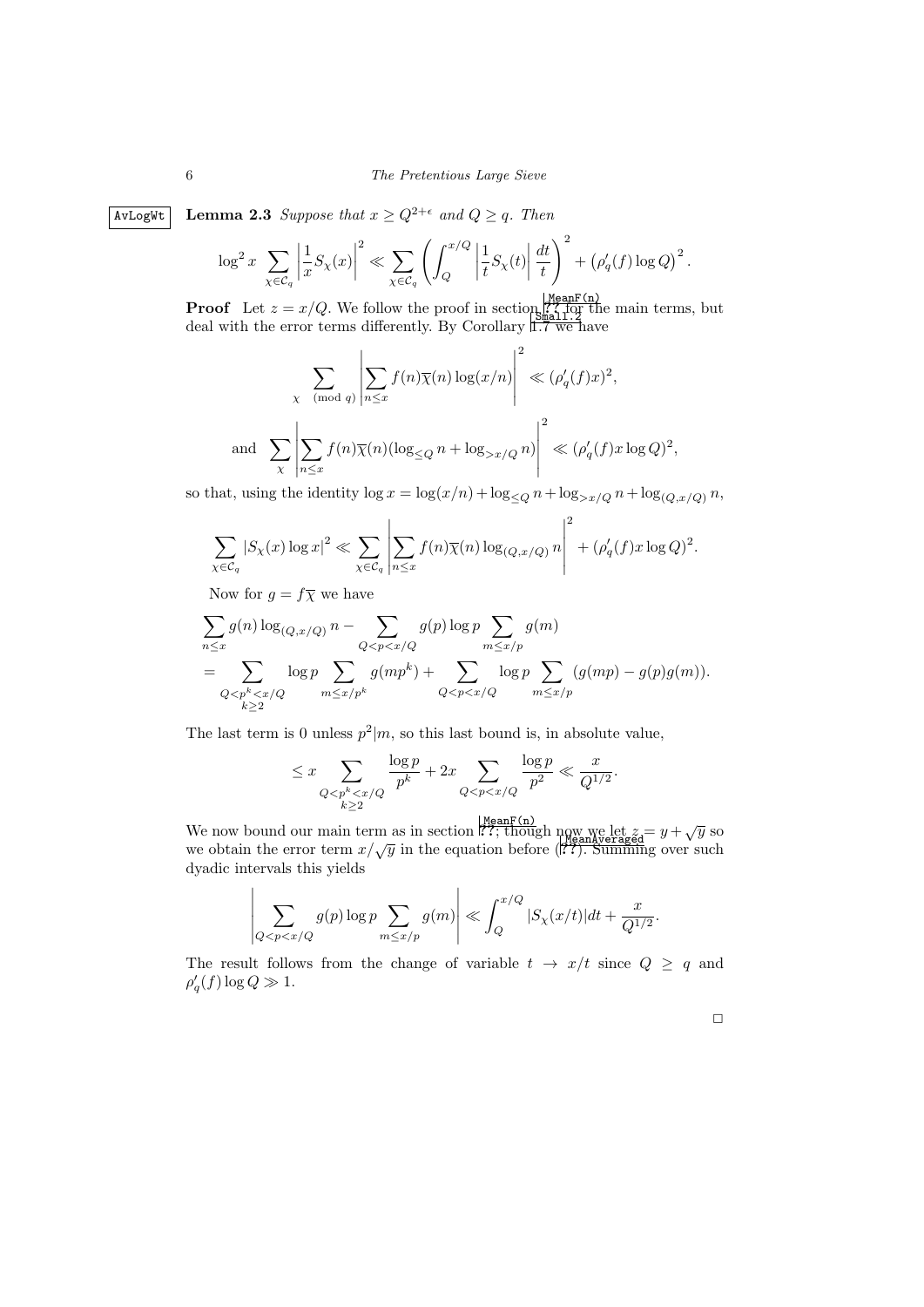In the next Lemma we create a convolution to work with, as well as removing the small primes.

 $\Delta x \sim \Delta x$  **Lemma 2.4** *Suppose that*  $x \ge Q^{2+\epsilon}$  *and*  $Q \ge q^{2+\epsilon} \log x$ *. Then* 

$$
\sum_{\chi \in \mathcal{C}_q} \left( \int_Q^x \left| \frac{1}{t} S_{\chi}(t) \right| \frac{dt}{t} \right)^2 \ll \sum_{\chi \in \mathcal{C}_q} \left( \int_Q^x \left| \sum_{n \le t} f(n) \overline{\chi}(n) \log_{>Q} n \right| \frac{dt}{t^2 \log t} \right)^2
$$

$$
+ \left( \rho_q'(f) \log Q \cdot \log \left( \frac{\log x}{\log Q} \right) \right)^2.
$$

**Proof** We expand using the fact that  $\log t = \log(t/n) + \log_{\leq Q} n + \log_{>Q} n$ ; and the Cauchy-Schwarz inequality so that, for any function  $c_{\chi}(t)$ ,

$$
\sum_{\chi} \left( \int_{Q}^{x} c_{\chi}(t) \frac{dt}{t^2 \log t} \right)^2 \le \int_{Q}^{x} \frac{dt}{t \log t} \cdot \int_{Q}^{x} \sum_{\chi} c_{\chi}(t)^2 \frac{dt}{t^3 \log t}
$$

By Corollary  $\frac{\mid \texttt{Small.2}}{\mid \texttt{I.7}}$  we then have

$$
\int_{Q}^{x} \sum_{\chi} \left| \sum_{m \le t} f(m) \overline{\chi}(m) \log(t/m) \right|^2 \frac{dt}{t^3 \log t} \ll \rho'_q(f)^2 \int_{Q}^{x} \frac{dt}{t \log t} \ll \rho'_q(f)^2 \log \left( \frac{\log x}{\log Q} \right)
$$

and

$$
\int_{Q}^{x} \sum_{\chi} \left| \sum_{m \le t} f(m) \overline{\chi}(m) \log_{\le Q} m \right|^{2} \frac{dt}{t^{3} \log t} \ll \int_{Q}^{x} \left( \rho_{q}'(f) t \log Q \right)^{2} \frac{dt}{t^{3} \log t},
$$

and the result follows.  $\hfill\Box$ 

Now we prove the mean square version of Halasz's Theorem, which is at the heart of the pretentious large sieve.

 $\text{AvParsev}$  **Proposition 2.5** If  $x > Q^{1+\epsilon}$  and  $Q \geq q^{1+\epsilon}$  then

$$
\sum_{\chi \in \mathcal{C}_q} \left( \int_Q x \left| \sum_{Q \le n \le t} f(n) \chi(n) \log_{>Q} n \right| \frac{dt}{t^2 \log t} \right)^2
$$
  

$$
\ll \log \left( \frac{\log x}{\log Q} \right) \left( M^2 \log \left( \frac{\log x}{\log Q} \right) + \frac{\phi(q)}{T} \frac{\log Q}{Q} + \frac{\log^3 x}{T^2} \right)
$$

 $where M := \max_{\chi \in C_q} \max_{|u| \leq 2T} |F_{\chi}(1 + iu)|.$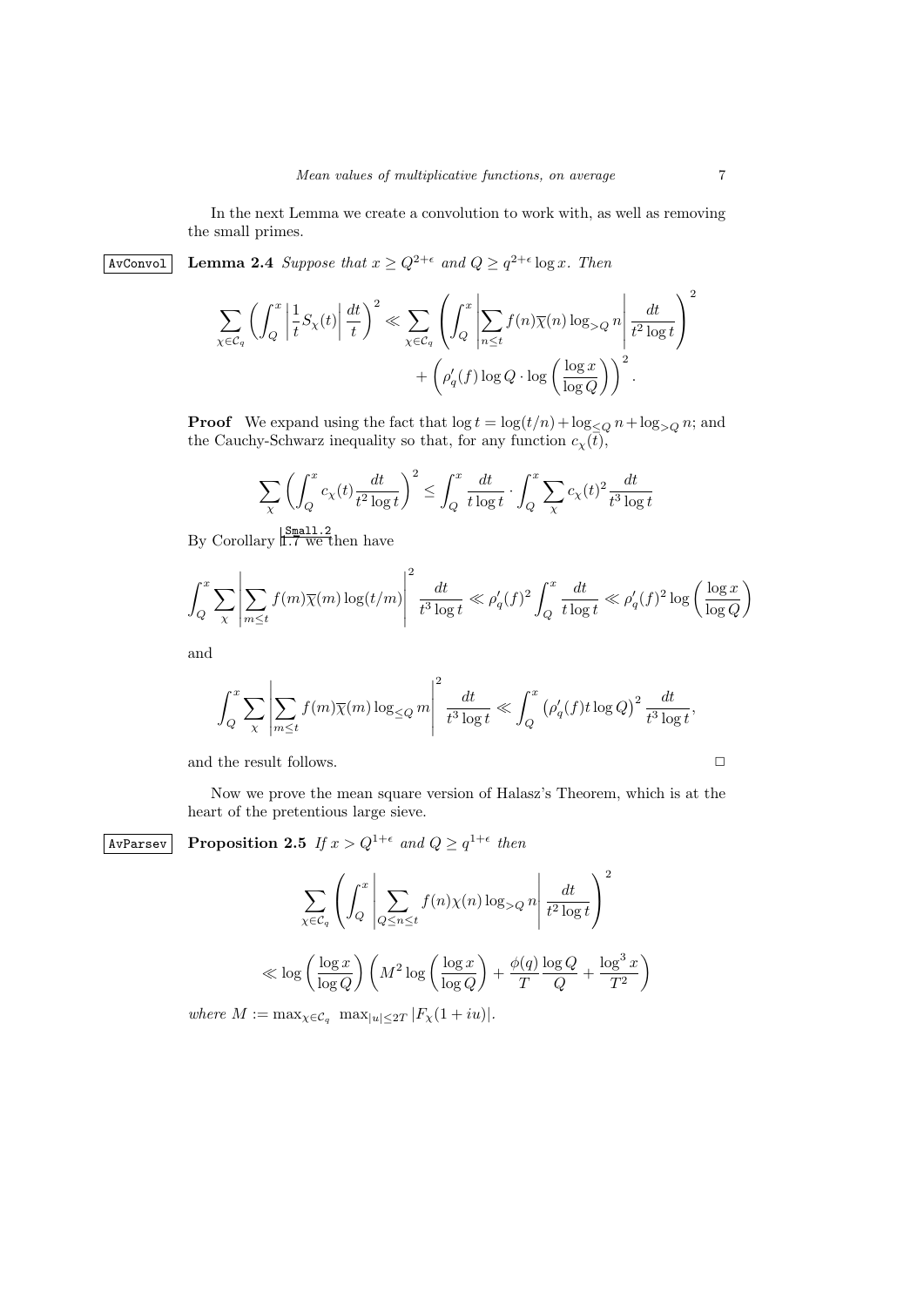**Proof** (Revisiting the proof of Halasz's Theorem (particularly Proposition  $\binom{\text{keyProp}}{\text{?}^2}$ )). For a given  $g = f\overline{\chi}$  and Q we define

$$
h(n) = \sum_{\substack{md=n\\d>Q}} g(m)g(d)\Lambda(d),
$$

so that  $G(s)(G'_{>Q}(s)/G_{>Q}(s)) = -\sum_{n\geq 1} h(n)/n^s$  for  $Re(s) > 1$ . Now

$$
\left| \sum_{n \le t} g(n) \log_{>Q} n - \sum_{n \le t} h(n) \right| \le 2 \sum_{p^b > Q} \log p \sum_{\substack{n \le t \\ p^{b+1} \mid n}} 1 \le 2t \sum_{b \ge 1} \sum_{\substack{p^b > Q \\ p^{b+1} \le t}} \frac{\log p}{p^{b+1}} \ll \frac{t \log t}{Q},
$$

by the prime number theorem. This substitution leads to a total error, in our estimate, of

$$
\ll |\mathcal{C}_q| \left( \int_{Qq}^x \frac{t \log t}{Q} \frac{dt}{t^2 \log t} \right)^2 \ll \frac{q}{Q^2} \log^2 \left( \frac{\log x}{\log Q} \right) \ll \frac{1}{q} \log^2 \left( \frac{\log x}{\log Q} \right),
$$

which is smaller than the first term in the given upper bound, since  $M \gg 1/\log q$ .

Now we use the fact that

$$
\frac{1}{\log t} \ll \int_{1/\log x}^{1/\log Q} \frac{d\alpha}{t^{2\alpha}}
$$

whenever  $x \ge t \ge Q$ , as  $x > Q^{1+\epsilon}$ , so that

$$
\int_2^x \left| \sum_{n \le t} h(n) \right| \frac{dt}{t^2 \log t} \ll \int_{1/\log x}^{1/\log Q} \left( \int_2^x \left| \sum_{n \le t} h(n) \right| \frac{dt}{t^{2+2\alpha}} \right) d\alpha.
$$

Now, Cauchying, but otherwise proceeding as in the proof of Proposition <sup>keyProp</sup> (with  $f(n) \log n$  there replaced by  $h(n)$  here), the square of the left side is

$$
\ll \int_{1/\log x}^{1/\log Q} \frac{d\alpha}{\alpha} \cdot \int_{1/\log x}^{1/\log Q} \alpha \cdot \frac{1}{2\pi \alpha} \int_{-\infty}^{\infty} \Big| \frac{G(G'_{>Q}/G_{>Q})(1+\alpha+it)}{1+\alpha+it} \Big|^2 dt d\alpha.
$$

The integral in the region with  $|t| \leq T$  is now

$$
\leq \max_{|t| \leq T} |G(1+\alpha+it)|^2 \int_1^\infty \Big| \sum_{Q < n \leq t} g(n) \Lambda(n) \Big|^2 \frac{dt}{t^{3+2\alpha}}.
$$

If we take  $g = f\overline{\chi}$  and sum this over all characters  $\chi \in C_q$  then we obtain an error

$$
\leq \max_{\substack{|t| \leq T \\ \chi \in \mathcal{C}_q}} |F_{\chi}(1 + \alpha + it)|^2 \int_{Q}^{\infty} \sum_{\substack{\chi \pmod{q} \\ \chi \in \mathcal{C}_q}} \Big| \sum_{Q < n \leq t} f(n) \overline{\chi}(n) \Lambda(n) \Big|^2 \frac{dt}{t^{3+2\alpha}}
$$
\n
$$
\ll \max_{\substack{|t| \leq T \\ \chi \in \mathcal{C}_q \\ \chi \in \mathcal{C}_q}} |F_{\chi}(1 + \alpha + it)|^2 \int_{Q}^{\infty} \frac{dt}{t^{1+2\alpha}} \ll \frac{1}{\alpha} \max_{\substack{|t| \leq T \\ \chi \in \mathcal{C}_q \\ \chi \in \mathcal{C}_q}} |F_{\chi}(1 + \alpha + it)|^2,
$$
\nmma  $1.8 \text{ as } t \geq Q \geq q^{1+\epsilon}.$ 

by Le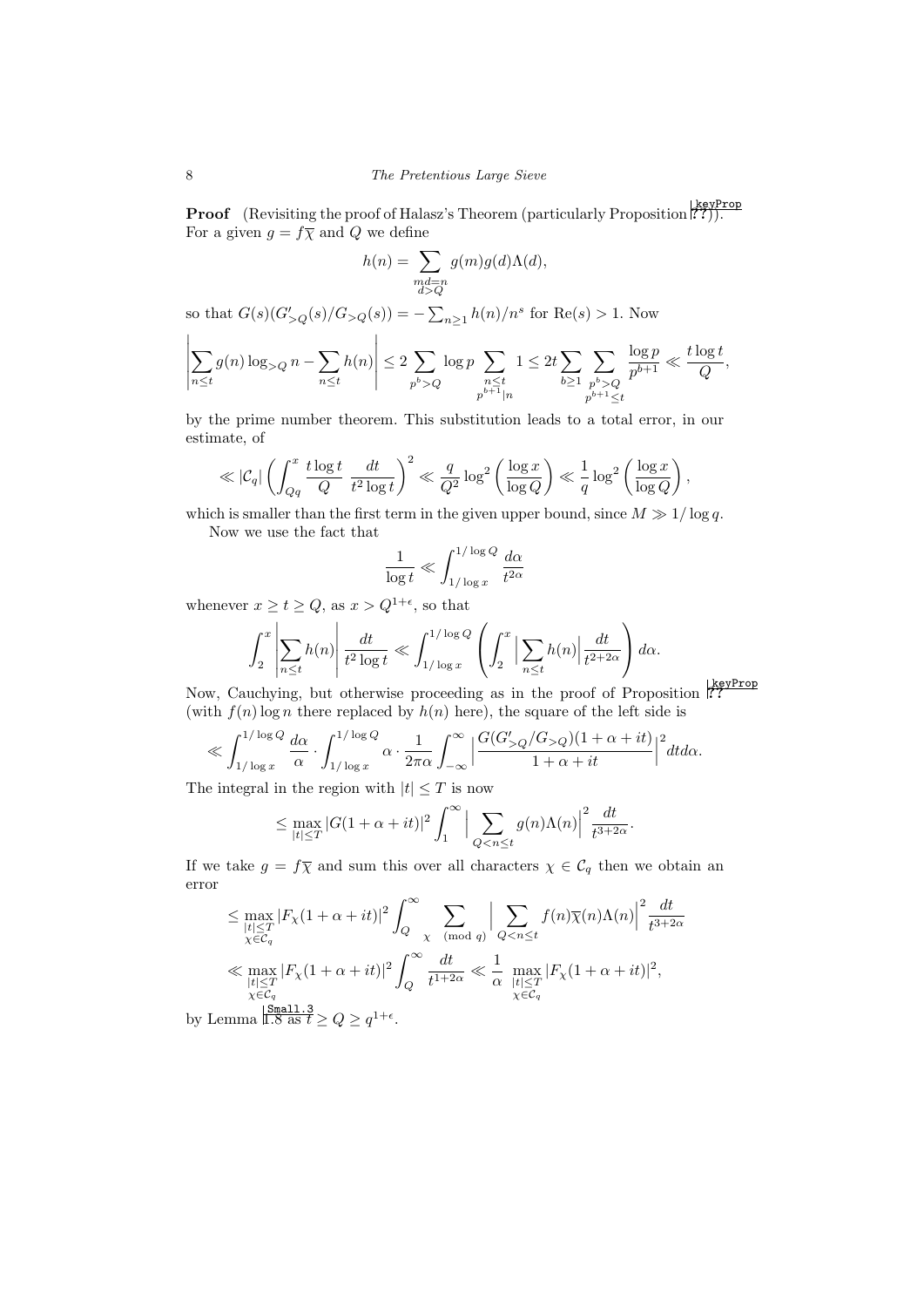For that part of the integral with  $|t| > T$ , summed over all twists of  $f_{\text{p}}$  by characters  $\chi \pmod{q_{\text{max}}^2}$  where  $|v| > 1$ , summed over an ewistom  $\frac{\chi_{\text{top}}^2}{\chi_{\text{min}}}$ <br>characters  $\chi \pmod{q_{\text{max}}}$  we now proceed as in the proof of Proposition 177. We<br>obtain  $\phi(q)$  times (177), with  $f(\ell)$  log  $\ell$ with the sum over  $m \equiv n \pmod{q}$  with  $m, n \ge Q$ . Observing that  $|h(\ell)| \le \log \ell$ , we proceed analogously to obtain, in total

$$
\ll \frac{\phi(q)}{T} \frac{(\log Q)^2}{Q} + \frac{\phi(q)}{q} \cdot \frac{1}{\alpha^4 T^2}.
$$

The result follows by collecting the above.  $\Box$ 

**Proof**  $\max_{\mathbf{A}\mathbf{v}_{\mathbf{A}}\mathbf{v}_{\mathbf{A}}\mathbf{v}_{\mathbf{A}}\mathbf{z}}$  [PLSG] The result follows by taking  $T = \frac{1}{2} \log^2 x$  in Proposi- $\frac{V_{A}P_{B}^{\text{max}}}{V_{A}P_{B}^{\text{max}}}$  (*t* = *α*) convolution 2.5, and then combining this with Lemmas 2.3 and 2.4, since *ρ*<sup> $\alpha$ </sup> (*f*) log *q*  $\gg$  1.  $\Box$ 

**PLSRange Corollary 2.6** *Fix*  $\epsilon > 0$ . There exists an integer  $k \ll 1/\epsilon^2$  such that if  $x \ge$  $q^{4+5\epsilon}$  then

$$
\sum_{\substack{\chi \pmod{q} \\ \neq \chi_1, \chi_2, \dots, \chi_k}} \left| \frac{1}{y} S_{\chi_j}(y) \right|^2 \ll e^{O(1/\epsilon)} \left( \rho_q'(f) \left( \frac{\log Q}{\log y} \right)^{1-\epsilon} \right)^2,
$$

where  $Q = (q \log x)^2$ , for any *y* in the range

*χ̸*=*χ*1*,χ*2*,...,χ<sup>k</sup>*

$$
\log x \ge \log y \ge \log x / 2 \left( \frac{\log x}{\log Q} \right)^{\epsilon/2},
$$

*where the implicit constants are independent of f.*

**Proof** Select *k* to be the smallest integer for which 1*/ √*  $k < 3\epsilon$ . Let  $\mathcal{C}_q$  be the set of all characters mod *q* except  $\chi_1, \chi_2, \ldots, \chi_k$ . Write  $x = Q^B$ , so that  $y = Q_{\text{M-L}}^C$ where  $B \ge C \ge \frac{1}{18} B^{-\epsilon/2}$ , and apply Theorem 2.2 with  $x = y$ . Then, by (17) and Proposition ?? we have

$$
L_y \ll L_x \left(\frac{\log x}{\log y}\right)^2 \ll e^{O(1/\epsilon)} \rho_q'(f) \frac{1}{B^{1-3\epsilon}} B^\epsilon \ll e^{O(1/\epsilon)} \rho_q'(f) \frac{1}{C^{1-4\epsilon}},
$$

and the result follows. Note that by bounding  $L_y$  in terms of  $L_x$ , we can have the same exceptional characters  $\chi_1, \chi_2, \ldots, \chi_k$  for each *y* in our range.  $\Box$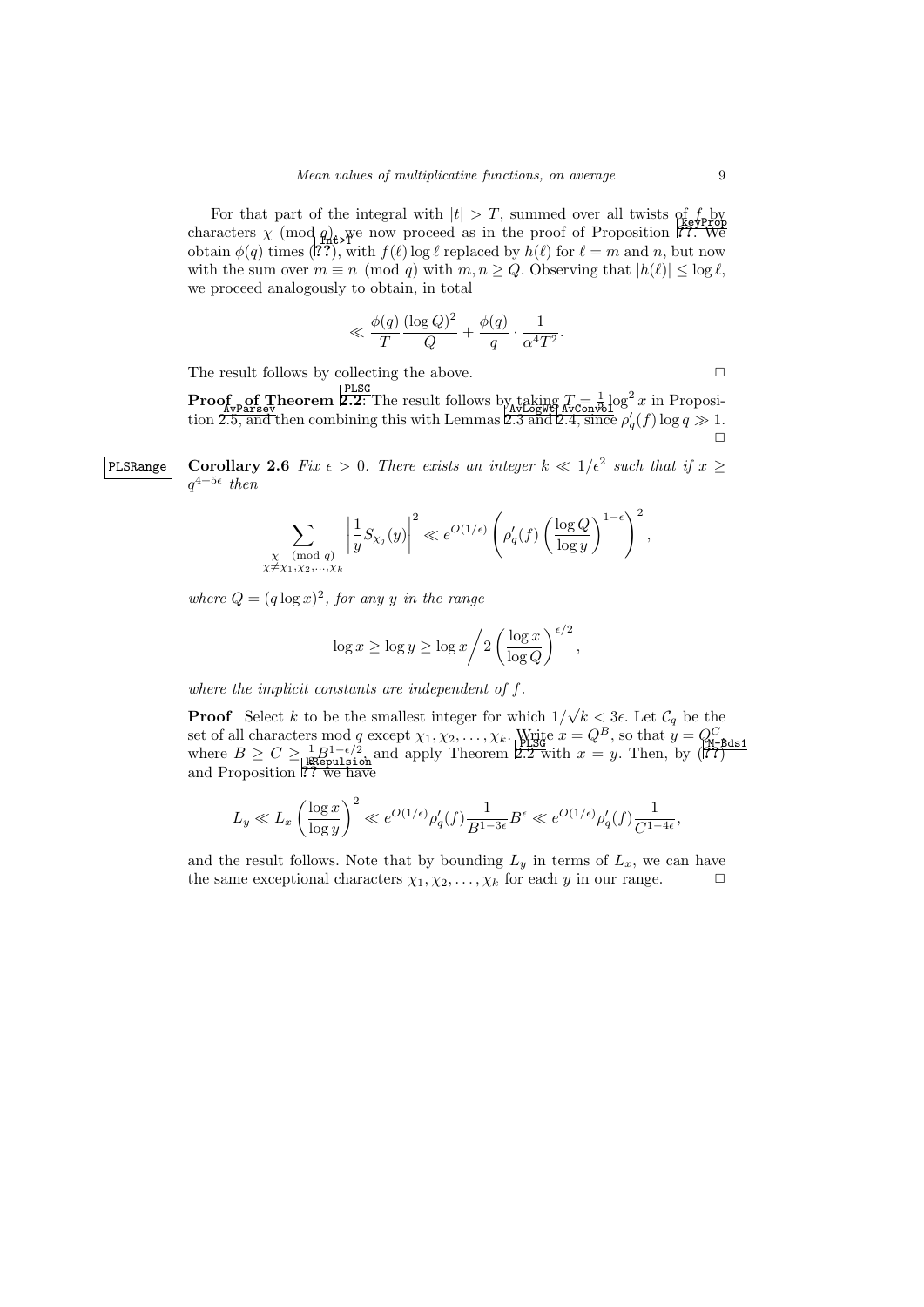# MULTIPLICATIVE FUNCTIONS IN ARITHMETIC PROGRESSIONS

It is usual to estimate the mean value of a multiplicative function in an arithmetic progression in terms of the mean value of the multiplicative function on all the integers. This approximation is the summand corresponding to the principal character when we decompose our sum in terms of the Dirichlet characters mod *q*. In what follows we will instead compare our mean value with the summands for the *k* characters which best correlate with *f*. So define

$$
E_f^{(k)}(x;q,a) := \sum_{\substack{n \leq x \\ n \equiv a \pmod{q}}} f(n) - \frac{1}{\phi(q)} \sum_{j=1}^k \chi_j(a) \sum_{n \leq x} f(n) \overline{\chi}_j(n).
$$

The trivial upper bound  $|E_f^{(k-1)}(x;q,a)| \ll k\rho'_q(f)x/\phi(q)$  can be obtained by bounding each sum in the definition using the small sieve. We now improve this:

**F**nsInAPs Theorem 3.1 For any given  $k \geq 2$  and sufficiently large *x*, if  $x \geq X \geq 2$  $\max\{x^{1/2}, q^{6+7\epsilon}\}\$  *then* 

$$
|E_f^{(k-1)}(X;q,a)| \ll e^{C\sqrt{k}}\ \frac{\rho_q'(f)X}{\phi(q)}\ \left(\frac{\log Q}{\log x}\right)^{1-\frac{1}{\sqrt{k}}}\log\left(\frac{\log x}{\log Q}\right)
$$

*,*

where  $Q = (q \log x)^5$  and the implicit constants are independent of f and k. If f *is real and*  $\chi_1$  *is not then we can extend this to*  $k = 1$  *with exponent*  $1 - \frac{1}{\sqrt{2}}$ .  $\overline{2}$ 

To prove this we need the following technical tool, deduced from Corollary 2.6.

 $\Box$  **Proposition 3.2**  $Fix\ \varepsilon > 0$ . For given  $x = q^A$  there exists  $K\ll \epsilon^{-3}\log\log A$ *such that if*  $x \ge X \ge x^{1/2}$  *and*  $Q = (q \log x)^5$  *then* 

$$
\frac{1}{\log x} \sum_{\substack{\chi \text{ (mod } q) \\ \chi \neq \chi_j, \ j = 1, \dots, K}} \left| \frac{1}{X} \sum_{n \le X} f(n) \overline{\chi}(n) \log_{[Q, x/Q]} n \right| \ll e^{O(1/\epsilon)} \rho_q'(f) \left( \frac{\log Q}{\log x} \right)^{1-\epsilon}.
$$

**Proof** Let  $\log x_i = 2^{(1+\epsilon/3)^i+1} \log q$  for  $0 \leq i \leq IA$ , with *I* chosen to be the smallest integer for which  $x_I > x/Q$ , so that  $I \ll (1/\epsilon) \log \log A$ . In order to apply Corollary  $2.6$  with  $x = x_i$  we must exclude the characters  $\chi_{j,i}$ ,  $1 \leq j \leq k$ ,

3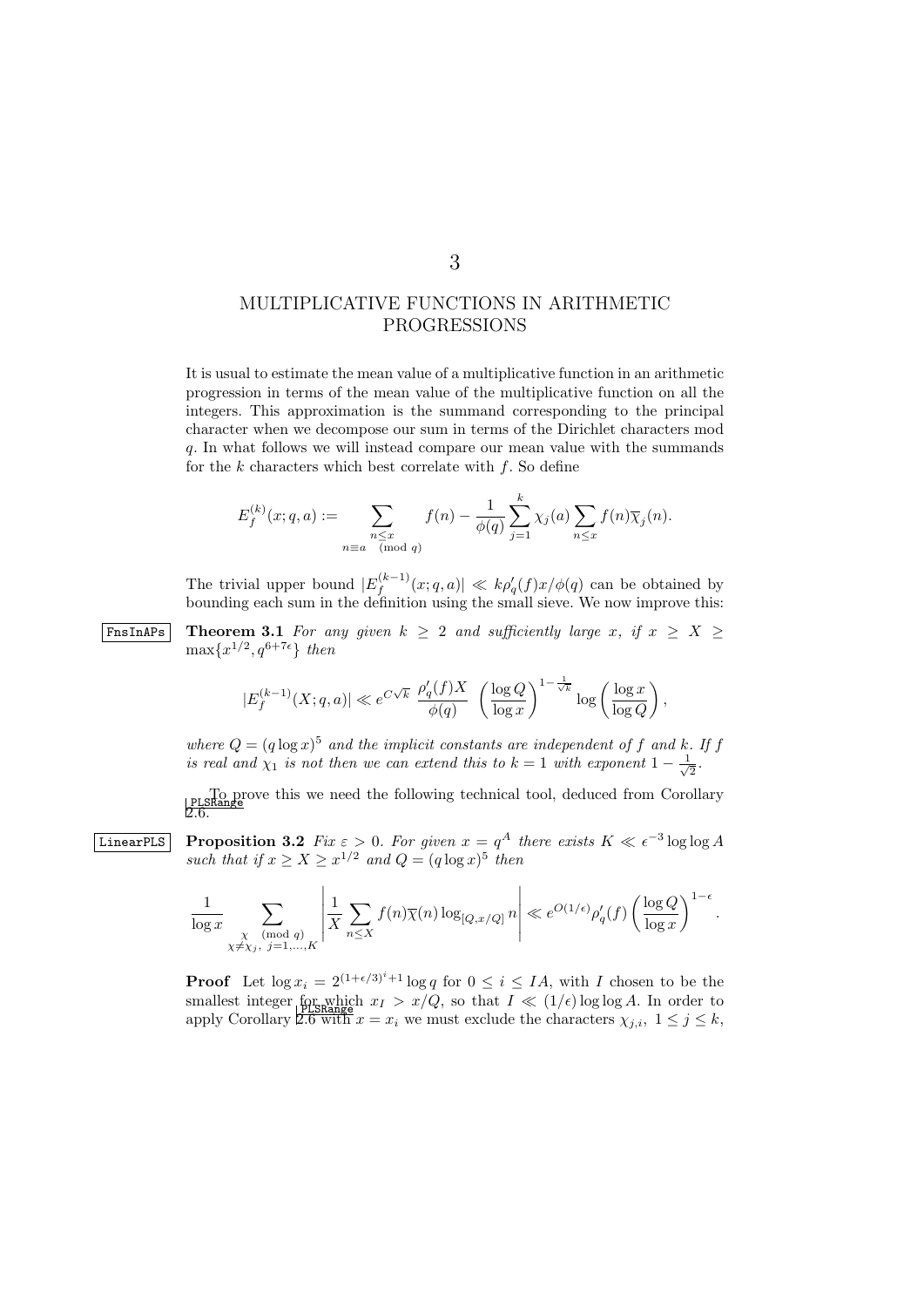for  $1 \leq i \leq I$ . Let  $\chi_1, \chi_2, \ldots, \chi_K$  be the union of these sets of characters, so that  $K \leq k(I+1) \ll \epsilon^{-3} \log \log A$ . Therefore, for all  $y \in [Q, x/Q]$ , we have

$$
\sum_{\substack{\chi \pmod{q} \\ \chi \neq \chi_1, \chi_2, \ldots, \chi_K}} \left| \frac{1}{y} S_{\chi_j}(y) \right|^2 \ll e^{O(1/\epsilon)} \left( \rho_q'(f) \left( \frac{\log Q}{\log y} \right)^{1-\epsilon} \right)^2. \tag{3.1} \quad \text{[PLSuniform]}
$$

We rewrite the sum in the Proposition as

 $\overline{1}$ 

$$
\sum_{\substack{\chi \pmod{q} \\ \chi \neq \chi_j, \ j=1,\ldots,K}} \left| \sum_{\substack{dm \leq \chi \\ Q \leq d \leq x/Q}} f(m) \overline{\chi}(m) f(d) \overline{\chi}(d) \Lambda(d) \right|,
$$

and split this into subsums, depending on the size of *d*. This is bounded by a sum of sums of the form

$$
\sum_{\substack{\chi \text{ (mod } q) \\ \chi \neq \chi_j, \ j=1,\dots,K}} \left| \sum_{D \leq d \leq D+\Delta} f(d) \overline{\chi}(d) \Lambda(d) \sum_{m \leq X/d} f(m) \overline{\chi}(m) \right|.
$$

where  $Q \leq D \leq x/Q$  with  $\Delta \approx \frac{D \log(q \log(X/D))}{q \log(X/D)}$  $q \log(q \log(X/D))$ . If we approximate the last sum here with the range  $m \leq X/D$ , then we can Cauchy to obtain

$$
\left(\sum_{\substack{\chi \pmod{q} \\ \chi \neq \chi_j, \ j=1,\dots,K}} \left| \sum_{D \leq d \leq D+\Delta} f(d) \overline{\chi}(d) \Lambda(d) \sum_{m \leq X/D} f(m) \overline{\chi}(m) \right| \right)^2 \tag{3.2}
$$
\n
$$
\leq \sum_{\chi \pmod{q}} \left| \sum_{D \leq d \leq D+\Delta} f(d) \overline{\chi}(d) \Lambda(d) \right|^2 \sum_{\substack{\chi \pmod{q} \\ \chi \neq \chi_j, \ j=1,\dots,k-1}} \left| \sum_{m \leq X/D} f(m) \overline{\chi}(m) \right|^2 \tag{3.3}
$$
\n
$$
\ll e^{O(1/\epsilon)} \left( \Delta \cdot \rho_q'(f) \frac{X}{D} \left( \frac{\log Q}{\log(X/D)} \right)^{1-\epsilon} \right)^2, \tag{3.4}
$$

by Lemma  $\frac{\text{Small.3}}{\text{I.8 and}}$  (3.1). Summing the square root of this over the *D*/ $\Delta$  such intervals for *d* in [*D,* 2*D*) yields an upper bound

$$
\ll e^{O(1/\epsilon)} \rho_q'(f) X \left( \frac{\log Q}{\log (X/D)} \right)^{1-\epsilon};
$$

and then summing this over  $D = X/Q2^j$  for  $0 \le j \le J \times \log X$  we obtain the claimed upper bound.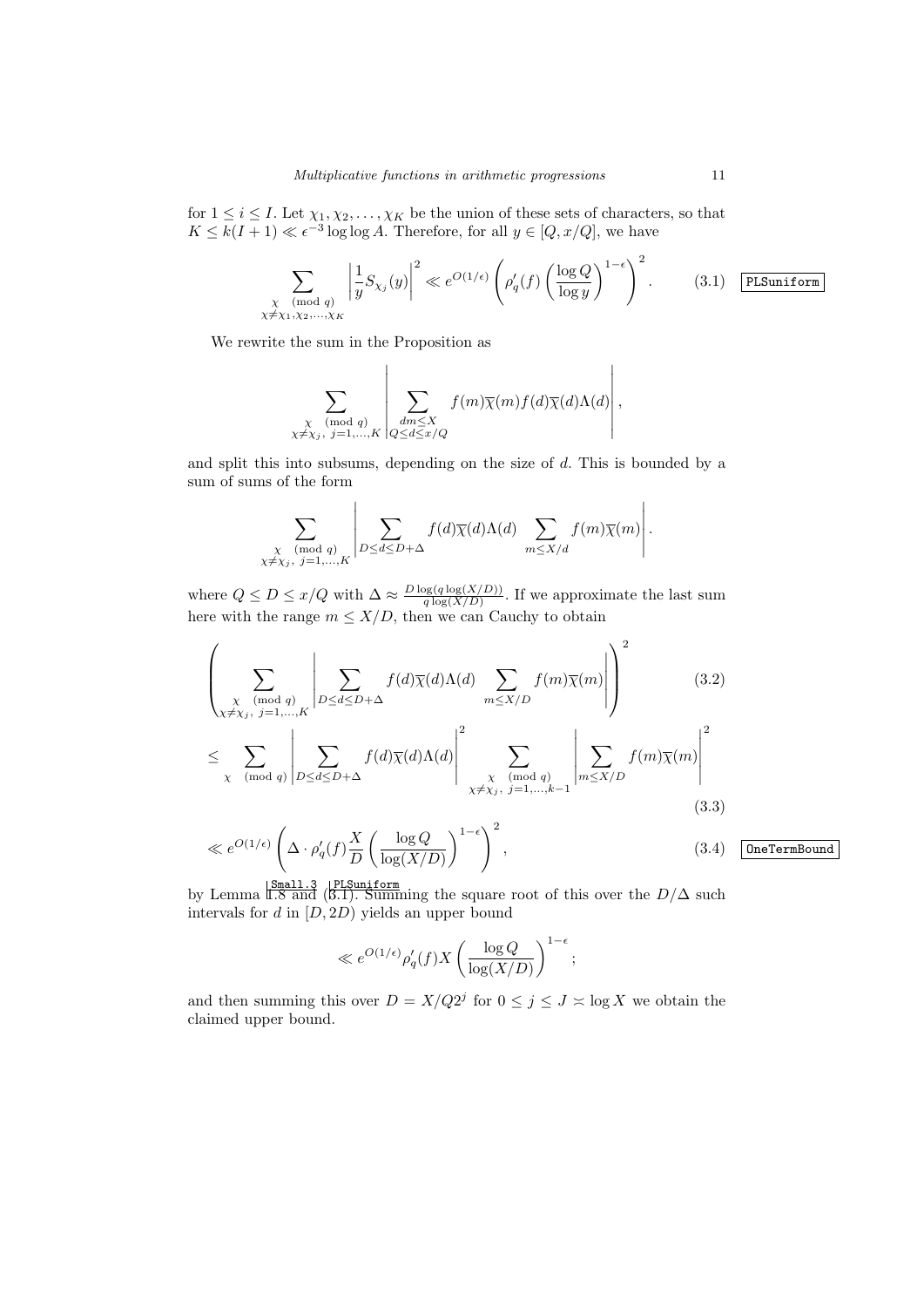## 12 *Multiplicative functions in arithmetic progressions*

Finally the error in replacing the range  $m \leq X/d$  by  $m \leq X/D$  is

$$
\leq \sum_{\substack{X/d < m \leq x/D \\ (m,q)=1}} |f(m)| \chi_0(m) \leq \sum_{\substack{X/(D+\Delta) < m \leq x/D \\ (m,q)=1}} |f(m)| \chi_0(m) \ll \rho'_q(f) \frac{X \Delta}{D^2},
$$

so an upper bound for the contribution in  $[D, 2D)$  is

$$
\ll \rho'_q(f) \frac{X \Delta \phi(q)}{D} \sum_{D \le d < 2D} \frac{\Lambda(d)}{d} \ll \rho'_q(f) X \frac{\log Q}{\log(X/D)},
$$

which is smaller than the other error term.  $\hfill\Box$ 

**Proof** of Theorem  $3.1$  : Fix  $\epsilon > 0$  sufficiently small with  $1/$ *√*  $k > \epsilon$ . By applying Lemma  $1.6$ , with  $\chi = \chi_0$  we have

$$
\log x \sum_{\substack{n \le x \\ n \equiv a \pmod{q}}} f(n) = \sum_{\substack{n \le x \\ n \equiv a \pmod{q}}} f(n) \log_{[Q, x/Q]} n + O\left(\rho'_q(f) \frac{x}{\phi(q)} \log Q\right).
$$

Multiplying this by  $\overline{\chi}(a)$ , and summing over *a* we obtain

$$
\log x \sum_{n \leq x} f(n) \overline{\chi}(n) = \sum_{n \leq x} f(n) \overline{\chi}(n) \log_{[Q, x/Q]} n + O\left(\rho'_q(f) x \log Q\right);
$$

so that

$$
E_f^{(K)}(x;q,a) = \frac{1}{\phi(q)} \sum_{j=K+1}^{\phi(q)} \chi_j(a) \sum_{n \le x} f(n) \overline{\chi}_j(n) \frac{\log_{[Q,x/Q]} n}{\log x} + O\left(K \rho'_q(f) \frac{x}{\phi(q)} \frac{\log Q}{\log x}\right)
$$
  

$$
\ll e^{O(1/\epsilon)} \frac{\rho'_q(f)x}{\phi(q)} \left(\frac{\log Q}{\log x}\right)^{1-\epsilon},
$$

by Proposition  $3.2$ , where  $K \ll \epsilon^{-3}$  log log *A*. By Cauchying and then Corollary 2.1, we obtain

$$
|E_f^{(k)}(x;q,a) - E_f^{(K)}(x;q,a)| \le \frac{1}{\phi(q)} \sum_{j=k+1}^K |S_{\chi_j}(x)|
$$
  

$$
\le \frac{1}{\phi(q)} \left( K \sum_{j=k+1}^K |S_{\chi_j}(x)|^2 \right)^{1/2} \ll e^{O(\sqrt{k})} \rho_q'(f) \frac{x}{\phi(q)} \left( \frac{\log Q}{\log x} \right)^{1-\frac{1}{\sqrt{k}}},
$$

since  $K \ll \log \log A$ , and  $1 - \frac{1}{\sqrt{k+1}} > 1 - \frac{1}{\sqrt{k+1}}$  $\frac{1}{k}$ . Applying the same argument again, we also obtain

$$
|E_f^{(k-1)}(x;q,a)-E_f^{(k)}(x;q,a)| \ll e^{C\sqrt{k}} \frac{\rho'_q(f)x}{\phi(q)} \left(\frac{\log Q}{\log x}\right)^{1-\frac{1}{\sqrt{k}}}\log\left(\frac{\log x}{\log Q}\right).
$$

The result follows from using the triangle inequality and adding the last three inequalities.  $\Box$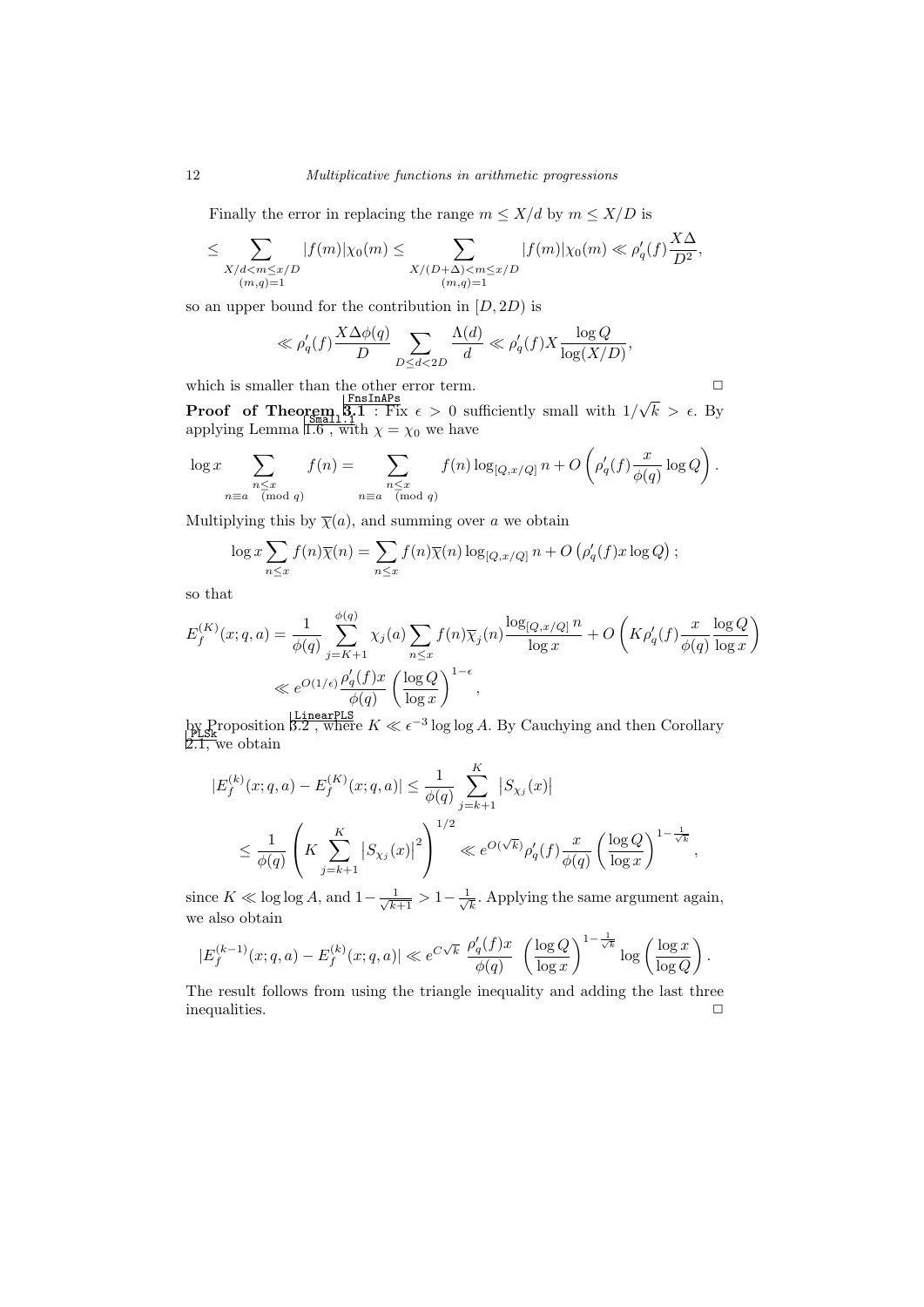# PRIMES IN ARITHMETIC PROGRESSION

4

 $\begin{array}{|c|c|c|c|c|c|}\hline \textbf{PNTapsk} & \textbf{Theorem 4.1} \ \textit{For any $k \geq 2$ and $x \geq q^2$ there exists an ordering $\chi_1, \ldots$ of the $k$-axis of $k$-axis.} \hline \end{array}$ *non-principal characters*  $\chi$  (mod *q*) *such that, for*  $Q = (q \log x)^2$ ,

$$
\sum_{\substack{n \le y \\ n \equiv a \pmod{q}}} \Lambda(n) - \frac{1}{\phi(q)} \sum_{n \le y} \Lambda(n) - \frac{1}{\phi(q)} \sum_{j=1}^{k-1} \chi_j(a) \sum_{n \le y} \Lambda(n) \overline{\chi}_j(n)
$$
  
\$\ll e^{C\sqrt{k}} \frac{x}{\phi(q)} \left( \frac{\log Q}{\log x} \right)^{1 - \frac{1}{\sqrt{k}}} \log^3 \left( \frac{\log x}{\log Q} \right).

**PNTaps1 Corollary 4.2** *There exists a character*  $\chi$  (mod *q*) *such that* if  $x \geq q^2$  *then* 

$$
\sum_{\substack{n \le x \\ n \equiv a \pmod{q}}} \Lambda(n) - \frac{1}{\phi(q)} \sum_{n \le x} \Lambda(n) - \frac{\chi(a)}{\phi(q)} \sum_{n \le x} \Lambda(n) \overline{\chi}(n) \ll \frac{x}{\phi(q)} \left(\frac{\log Q}{\log x}\right)^{1 - \frac{1}{\sqrt{2}} - \varepsilon}
$$

*.*

where  $Q = (q \log x)^2$ . We may remove the  $\chi$  *term unless*  $\chi$  *is a real-valued character.*

**Remark 4.3** *Can we obtain the error in terms of*  $1/|L(1 + it, \chi)|/\log x$ ? *And when*  $\chi$  *is real, probably*  $t = 0$ *.* 

**Proof** of Theorem 5.1 We may assume that  $x \ge q^B$  for *B* sufficiently large, else the result follows from the Brun-Titchmarsh Theorem.

Let  $g(.)$  be the totally multiplicative function for which  $g(p) = 0$  for  $p \leq Q$ and  $g(p) = 1$  for  $p > Q$ , and then  $f = \mu g$ , so that we have the following variant of von Mangoldt's formula (*1*??),

$$
\Lambda_Q(n) := \sum_{dm=n} f(d)g(m) \log m = \begin{cases} \Lambda(n) & \text{if } p|n \implies p > Q, \\ 0 & \text{otherwise.} \end{cases}
$$

Now

$$
\sum_{\substack{n \le x \\ n \equiv b \pmod{q}}} (\Lambda(n) - \Lambda_Q(n)) \le \sum_{\substack{n \le x \\ p | n \implies p \le Q}} \Lambda(d) \ll \sum_{p \le Q} \log x \ll Q \frac{\log x}{\log Q}.
$$

by the Brun-Titchmarsh theorem. Denote the left side of the equation in the Theorem as  $E_{\Lambda,+}^{(k-1)}(x;q,a)$ , and note that all of these sums can be expressed as mean-values of  $\sum_{n \leq x, n \equiv b \pmod{q}} \Lambda(n)$ , as *b* varies. Hence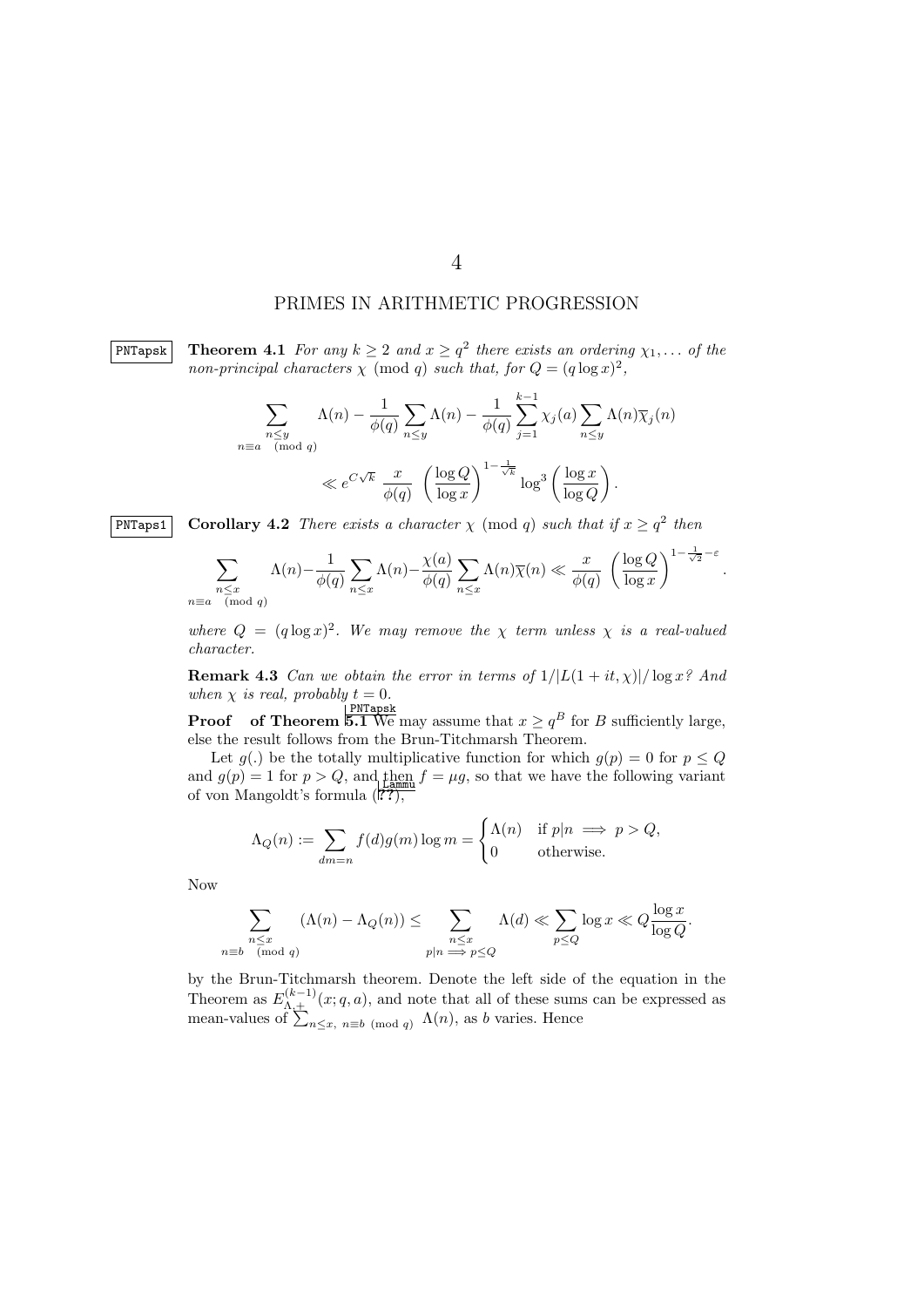14 *Primes in arithmetic progression*

$$
E_{\Lambda,+}^{(k-1)}(x;q,a) - E_{\Lambda_Q,+}^{(k-1)}(x;q,a) \ll Q \frac{\log x}{\log Q}.
$$

Now

$$
\sum_{\substack{n \le x \\ n \equiv a \pmod{q}}} \Lambda_Q(n) = \sum_{\substack{d \le x \\ (d,q)=1}} f(d) \sum_{\substack{m \le x/d \\ m \equiv a/d \pmod{q}}} g(m) \log m. \tag{4.1} \boxed{\text{LQexpand}}
$$

Similar decompositions for the  $\sum_n \Lambda_Q(n) \overline{\chi}_j(n)$  imply that  $E_{\Lambda_Q,+}^{(k-1)}(x;q,a)$  equals the sum of  $f(d)$  over  $d \leq x$  with  $(d, q) = 1$ , times

$$
\sum_{\substack{m \le x/d \\ m \equiv a/d \pmod{q}}} g(m) \log m - \frac{1}{\phi(q)} \sum_{j=0}^{k-1} \chi_j(a/d) \sum_{(b,q)=1} \overline{\chi}_j(b) \sum_{\substack{m \le x/d \\ m \equiv b \pmod{q}}} g(m) \log m.
$$

By Corollary  $\frac{FLS1}{1.2}$  (with *m* the product of the primes  $\leq Q$  that do not divide *q*) this last quantity is

$$
\ll \left(\frac{k}{u^{u+2}}\frac{x}{d\phi(q)\log Q} + k\sqrt{\frac{x}{d}}\right)\log x/d
$$

where  $x/d = Q^u$ . Let R be the product of the primes  $\leq Q$ . We deduce that the sum over *d* in a range  $x/Q^{2u} < d \leq x/Q^u$  with  $f(d) \neq 0$ , is

$$
\ll k \sum_{\substack{x/Q^{2u} < d \leq x/Q^u\\(d,R)=1}} \left( \frac{1}{u^{u+2}} \frac{x}{d\phi(q) \log Q} + \sqrt{\frac{x}{d}} \right) \log x/d \ll \frac{k}{u^u} \frac{x}{\phi(q)} + \frac{kux}{Q^{u/2}}
$$

by Corollary  $\vert \frac{\text{FLS3}}{\text{L4}}$  (for the sum over *d*), provided  $u \leq \nu := \log \left( \frac{\log x}{\log Q} \right)$ . Summing this up over  $u = 2, 4, 8, \ldots, \nu$ , the sum over *d* in the range  $Q^2 < d \leq x/Q^{2\nu}$  is

$$
\ll \frac{x}{\phi(q)} \left(\frac{\log Q}{\log x}\right)^2.
$$

The same argument works to give a much better upper bound for the terms with  $d \leq Q^2$ , though removing the condition  $(d, R) = 1$  in the sum above. Hence we are left to deal with those  $d_{\text{LQexpand}} x/Q^{\nu}$ , which implies that  $m \leq x/d < Q^{\nu}$ .<br>The remaining sum in (5.1) is

$$
\sum_{\substack{m
$$

There are analogous sums for the remaining terms in  $E_{\Lambda_Q, +}^{(k-1)}(x; q, a)$  and so we need to bound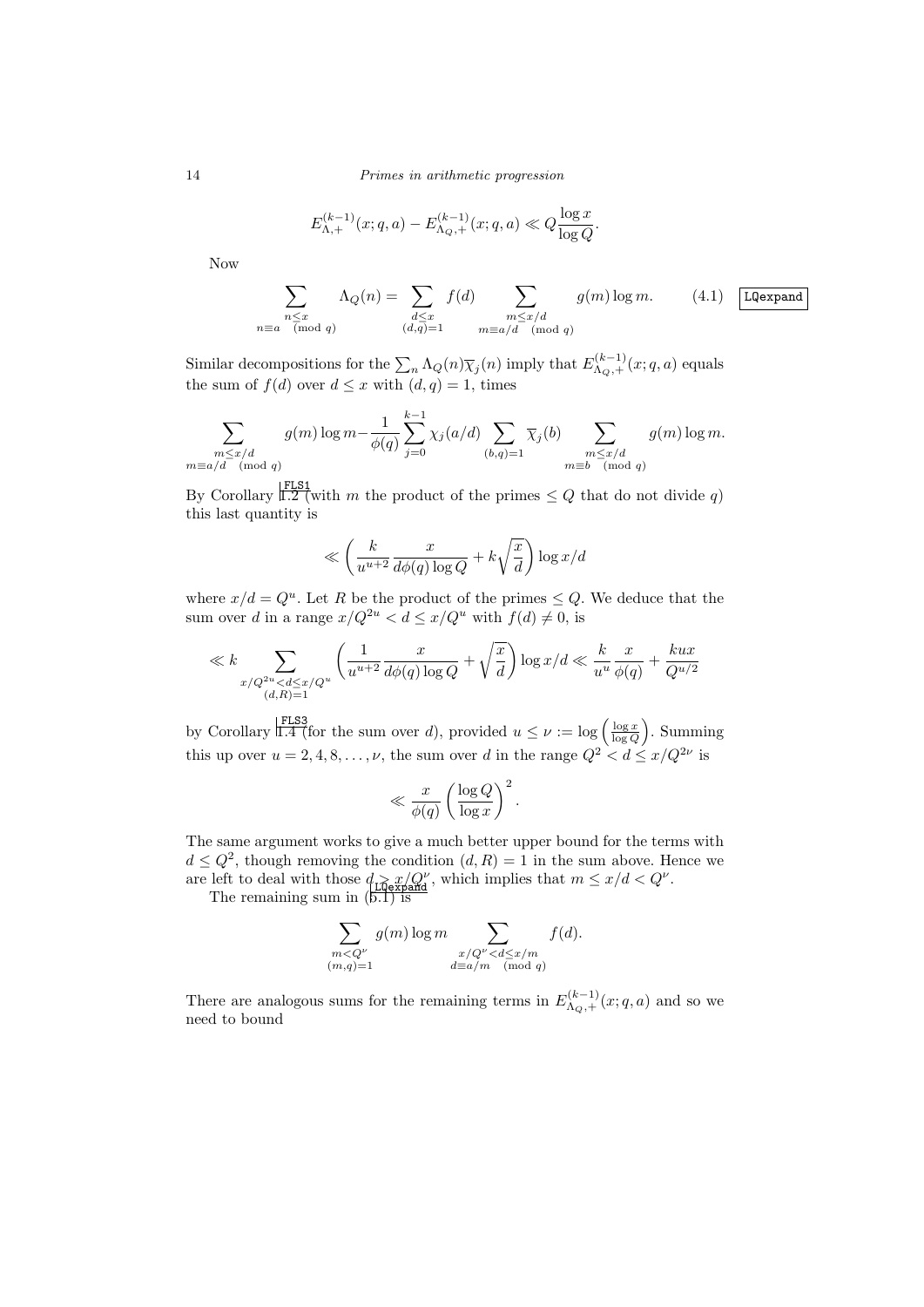$$
\sum_{\substack{m
$$

To do so we need to apply Theorem  $\frac{\text{PLSG}}{2.2}$  with  $\mathcal{C}_q$  to be the set of all characters mod *q*, less  $\chi_0, \chi_1, \ldots, \chi_{k-1}$ . Then we can deduce Corollary 2.1 though now with  $\chi \neq \chi_0, \ldots, \chi_{k-1}$  as the condition on the sum (but otherwise the same). We can **EXAMPLE 12.6 and finally obtain Theorem** 3.1 with  $E_f^{(k-1)}$  then similarly modify Corollary 2.6 and finally obtain Theorem 3.1 with  $E_f^{(k-1)}$ replaced by  $E_{f,+}^{(k-1)}$ . Therefore we obtain the bound

$$
\sum_{\substack{m  
$\ll e^{C\sqrt{k}} \frac{\rho_q'(f)x}{\phi(q)} \left( \frac{\log Q}{\log x} \right)^{1-\frac{1}{\sqrt{k}}} \nu \sum_{\substack{m$\ll e^{C\sqrt{k}} \frac{\rho_q'(f)x}{\phi(q)} \left( \frac{\log Q}{\log x} \right)^{1-\frac{1}{\sqrt{k}}} \nu \frac{(\nu \log Q)^2}{\log Q}.
$$

by Corollary  $\vert \frac{\text{FLS3}}{\text{L.4, and the result follows since } \rho'_q(f) \ll 1/\log Q$ . (*This means we need to change the sieving to go up to*  $Q$  *throughout rather than*  $q$ *.*)  $\Box$ 

**Proof** of Corollary  $\frac{PNTaps1}{5.2 \text{ We let } k = 2 \text{ in Theorem 11.1 to deduce the first}$ part. If  $\chi$  is not real valued, then we know that

$$
\left|\sum_{n\leq x}\Lambda(n)\overline{\chi}(n)\right| = \left|\sum_{n\leq x}\Lambda(n)\chi(n)\right| \leq |E_{\Lambda}^{(3)}(x;q,a) - E_{\Lambda}^{(2)}(x;q,a)|
$$

and the result follows from Theorem  $5.1$ .  $\Box$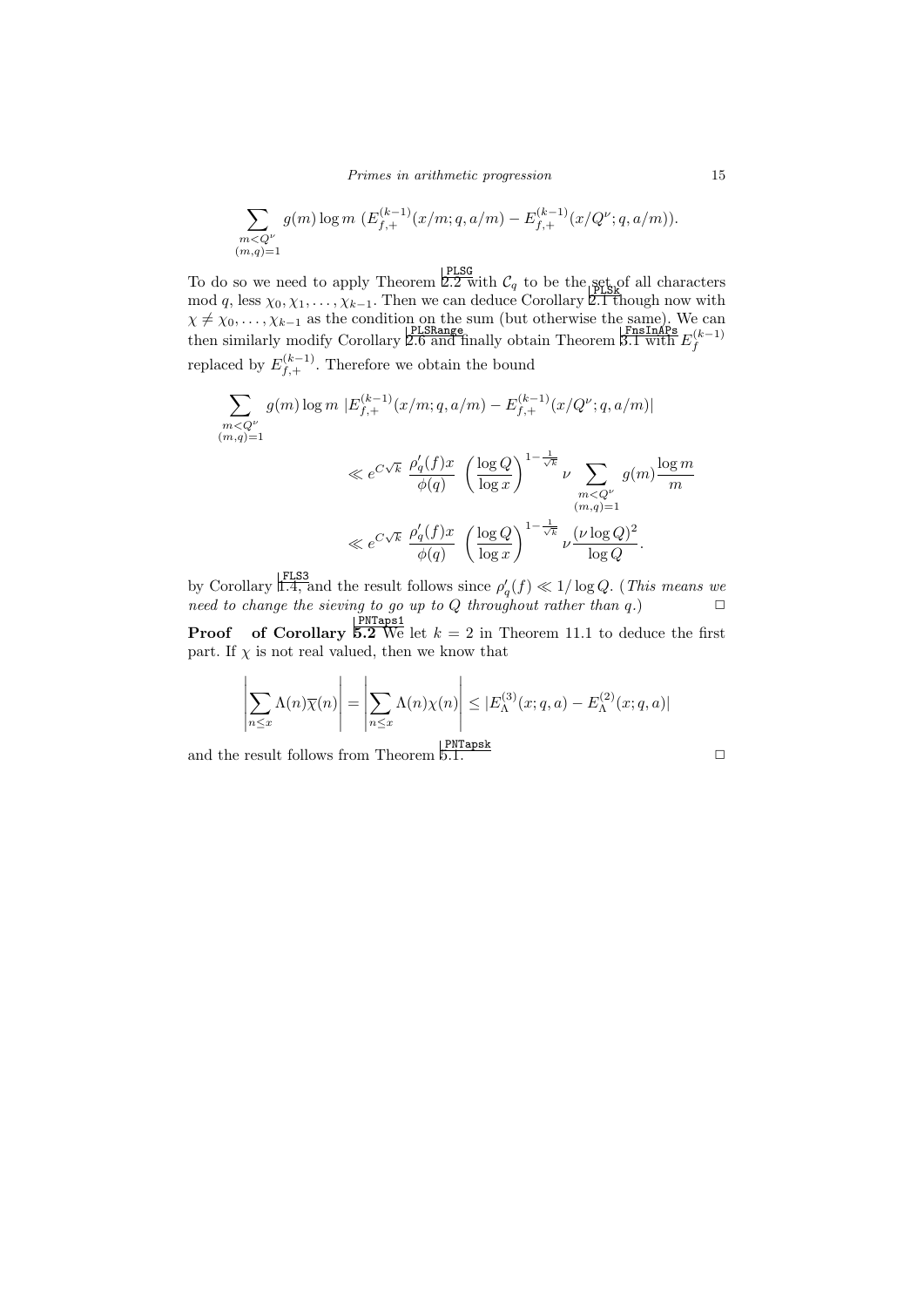## PRIMES IN ARITHMETIC PROGRESSION

 $\boxed{\text{PNTapsk}}$  **Theorem 5.1** For any  $k \geq 2$  and  $x \geq q^2$  there exists an ordering  $\chi_1, \ldots$  of the *non-principal characters*  $\chi$  (mod *q*) *such that, for*  $Q = (q \log x)^2$ ,

$$
\sum_{\substack{n \le y \\ n \equiv a \pmod{q}}} \Lambda(n) - \frac{1}{\phi(q)} \sum_{n \le y} \Lambda(n) - \frac{1}{\phi(q)} \sum_{j=1}^{k-1} \chi_j(a) \sum_{n \le y} \Lambda(n) \overline{\chi}_j(n)
$$
  
\$\ll e^{C\sqrt{k}} \frac{x}{\phi(q)} \left( \frac{\log Q}{\log x} \right)^{1 - \frac{1}{\sqrt{k}}} \log^3 \left( \frac{\log x}{\log Q} \right).

**PNTaps1 Corollary 5.2** *There exists a character*  $\chi$  (mod *q*) *such that* if  $x \geq q^2$  *then* 

$$
\sum_{\substack{n \le x \\ n \equiv a \pmod{q}}} \Lambda(n) - \frac{1}{\phi(q)} \sum_{n \le x} \Lambda(n) - \frac{\chi(a)}{\phi(q)} \sum_{n \le x} \Lambda(n) \overline{\chi}(n) \ll \frac{x}{\phi(q)} \left(\frac{\log Q}{\log x}\right)^{1 - \frac{1}{\sqrt{2}} - \varepsilon}
$$

*.*

where  $Q = (q \log x)^2$ . We may remove the  $\chi$  *term unless*  $\chi$  *is a real-valued character.*

**Remark 5.3** *Can we obtain the error in terms of*  $1/|L(1 + it, \chi)|/\log x$ ? *And when*  $\chi$  *is real, probably*  $t = 0$ *.* 

**Proof** of Theorem 5.1 We may assume that  $x \ge q^B$  for *B* sufficiently large, else the result follows from the Brun-Titchmarsh Theorem.

Let  $g(.)$  be the totally multiplicative function for which  $g(p) = 0$  for  $p \leq Q$ and  $g(p) = 1$  for  $p > Q$ , and then  $f = \mu g$ , so that we have the following variant of von Mangoldt's formula (*1*??),

$$
\Lambda_Q(n) := \sum_{dm=n} f(d)g(m) \log m = \begin{cases} \Lambda(n) & \text{if } p|n \implies p > Q, \\ 0 & \text{otherwise.} \end{cases}
$$

Now

$$
\sum_{\substack{n \le x \\ n \equiv b \pmod{q}}} (\Lambda(n) - \Lambda_Q(n)) \le \sum_{\substack{n \le x \\ p | n \implies p \le Q}} \Lambda(d) \ll \sum_{p \le Q} \log x \ll Q \frac{\log x}{\log Q}.
$$

by the Brun-Titchmarsh theorem. Denote the left side of the equation in the Theorem as  $E_{\Lambda,+}^{(k-1)}(x;q,a)$ , and note that all of these sums can be expressed as mean-values of  $\sum_{n \leq x, n \equiv b \pmod{q}} \Lambda(n)$ , as *b* varies. Hence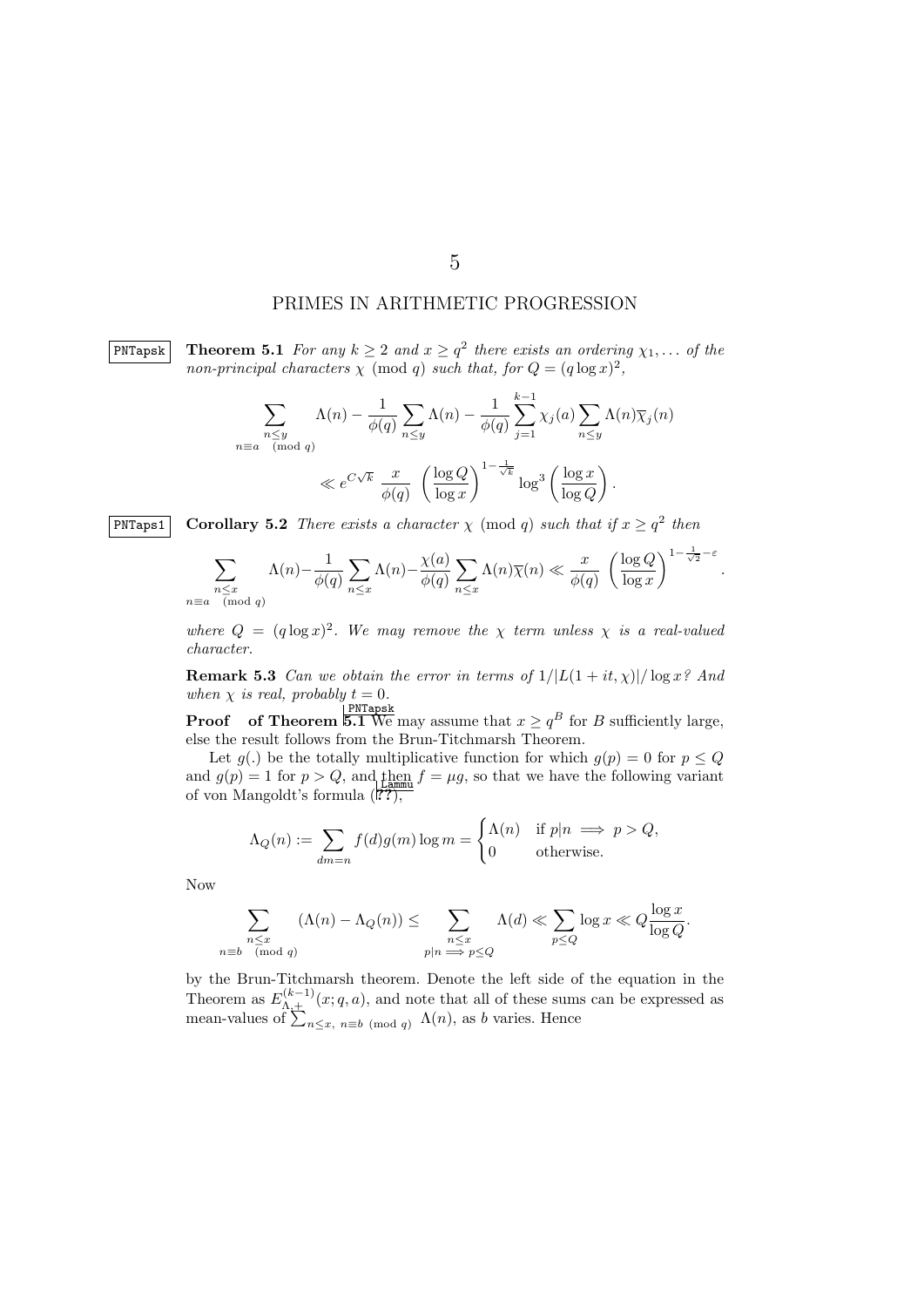*Primes in arithmetic progression* 17

$$
E_{\Lambda,+}^{(k-1)}(x;q,a) - E_{\Lambda_Q,+}^{(k-1)}(x;q,a) \ll Q \frac{\log x}{\log Q}.
$$

Now

$$
\sum_{\substack{n \le x \\ n \equiv a \pmod{q}}} \Lambda_Q(n) = \sum_{\substack{d \le x \\ (d,q)=1}} f(d) \sum_{\substack{m \le x/d \\ m \equiv a/d \pmod{q}}} g(m) \log m. \tag{5.1} \boxed{\text{LQexpand}}
$$

Similar decompositions for the  $\sum_n \Lambda_Q(n) \overline{\chi}_j(n)$  imply that  $E_{\Lambda_Q,+}^{(k-1)}(x;q,a)$  equals the sum of  $f(d)$  over  $d \leq x$  with  $(d, q) = 1$ , times

$$
\sum_{\substack{m \le x/d \\ m \equiv a/d \pmod{q}}} g(m) \log m - \frac{1}{\phi(q)} \sum_{j=0}^{k-1} \chi_j(a/d) \sum_{(b,q)=1} \overline{\chi}_j(b) \sum_{\substack{m \le x/d \\ m \equiv b \pmod{q}}} g(m) \log m.
$$

By Corollary  $\sqrt{\frac{FLS1}{1.2}}$  (with *m* the product of the primes  $\leq Q$  that do not divide *q*) this last quantity is

$$
\ll \left(\frac{k}{u^{u+2}}\frac{x}{d\phi(q)\log Q} + k\sqrt{\frac{x}{d}}\right)\log x/d
$$

where  $x/d = Q^u$ . Let R be the product of the primes  $\leq Q$ . We deduce that the sum over *d* in a range  $x/Q^{2u} < d \le x/Q^u$  with  $f(d) \ne 0$ , is

$$
\ll k \sum_{\substack{x/Q^{2u} < d \leq x/Q^u \\ (d, R) = 1}} \left( \frac{1}{u^{u+2}} \frac{x}{d\phi(q) \log Q} + \sqrt{\frac{x}{d}} \right) \log x/d \ll \frac{k}{u^u} \frac{x}{\phi(q)} + \frac{kux}{Q^{u/2}}
$$

by Corollary  $\vert \frac{\text{FLS3}}{\text{L4}}$  (for the sum over *d*), provided  $u \leq \nu := \log \left( \frac{\log x}{\log Q} \right)$ . Summing this up over  $u = 2, 4, 8, \ldots, \nu$ , the sum over *d* in the range  $Q^2 < d \leq x/Q^{2\nu}$  is

$$
\ll \frac{x}{\phi(q)} \left(\frac{\log Q}{\log x}\right)^2.
$$

The same argument works to give a much better upper bound for the terms with  $d \leq Q^2$ , though removing the condition  $(d, R) = 1$  in the sum above. Hence we are left to deal with those  $d_{\text{LQexpand}} x/Q^{\nu}$ , which implies that  $m \leq x/d < Q^{\nu}$ .<br>The remaining sum in (5.1) is

$$
\sum_{\substack{m
$$

There are analogous sums for the remaining terms in  $E_{\Lambda_Q,+}^{(k-1)}(x;q,a)$  and so we need to bound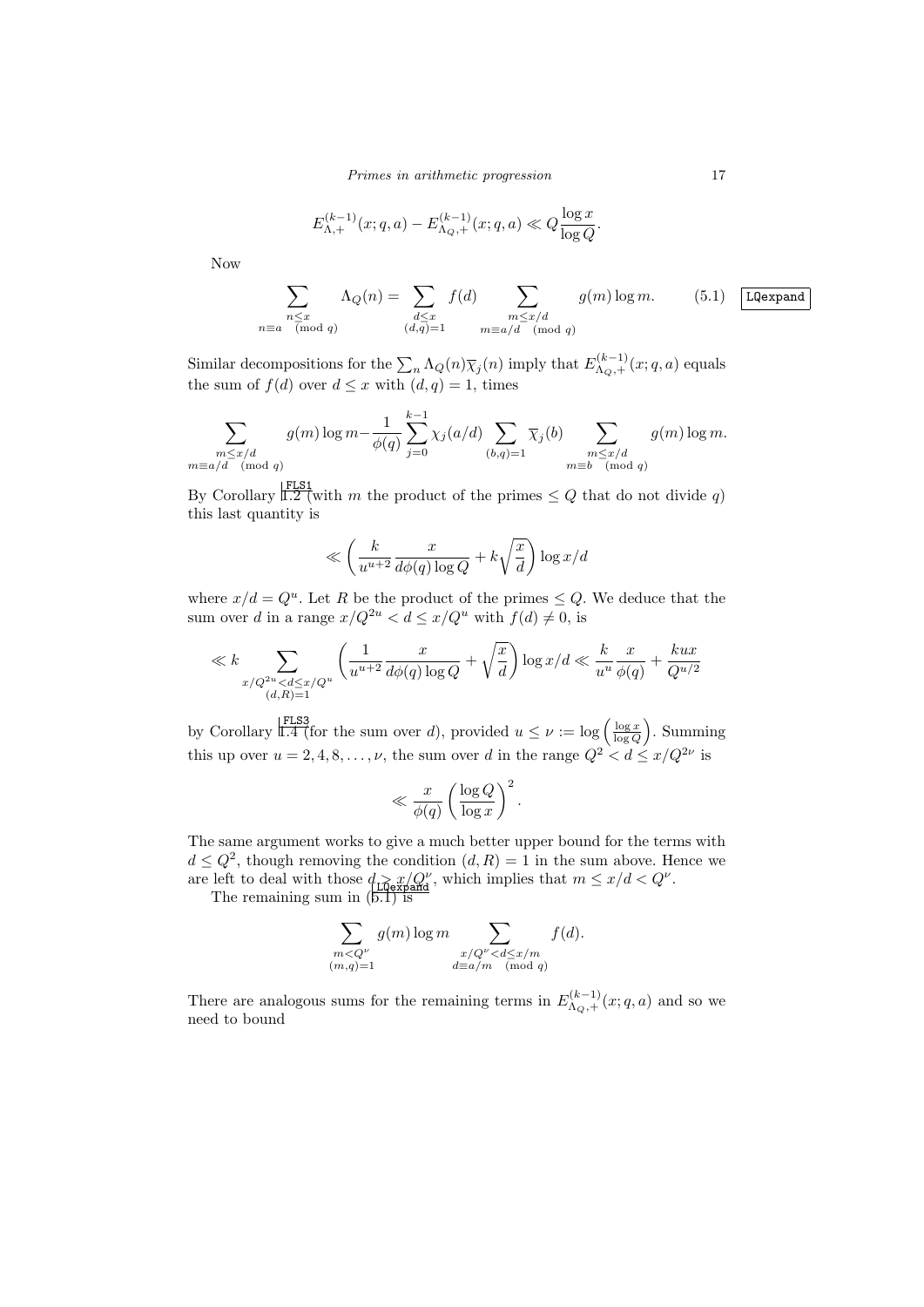18 *Primes in arithmetic progression*

$$
\sum_{\substack{m
$$

To do so we need to apply Theorem  $\frac{\text{PLSG}}{2.2 \text{ with }} C_q$  to be the set of all characters mod *q*, less  $\chi_0, \chi_1, \ldots, \chi_{k-1}$ . Then we can deduce Corollary 2.1 though now with  $\chi \neq \chi_0, \ldots, \chi_{k-1}$  as the condition on the sum (but otherwise the same). We can **EXAMPLE EXAMPLE EXAMPLE PLSRange**<br>
then similarly modify Corollary 2.6 and finally obtain Theorem 3.1 with  $E_f^{(k-1)}$ replaced by  $E_{f,+}^{(k-1)}$ . Therefore we obtain the bound

$$
\sum_{\substack{m < Q^{\nu} \\ (m,q)=1}} g(m) \log m \left| E_{f,+}^{(k-1)}(x/m; q, a/m) - E_{f,+}^{(k-1)}(x/Q^{\nu}; q, a/m) \right|
$$
  

$$
\ll e^{C\sqrt{k}} \frac{\rho_q'(f)x}{\phi(q)} \left( \frac{\log Q}{\log x} \right)^{1 - \frac{1}{\sqrt{k}}} \nu \sum_{\substack{m < Q^{\nu} \\ (m,q)=1}} g(m) \frac{\log m}{m}
$$

$$
\ll e^{C\sqrt{k}} \frac{\rho_q'(f)x}{\phi(q)} \left(\frac{\log Q}{\log x}\right)^{1-\frac{1}{\sqrt{k}}} \nu \frac{(\nu \log Q)^2}{\log Q}.
$$

by Corollary  $\vert \frac{\text{FLS3}}{1.4}$ , and the result follows since  $\rho'_{q}(f) \ll 1/\log Q$ . (*This means we need to change the sieving to go up to*  $Q$  *throughout rather than*  $q$ *.*)  $\Box$ 

**Proof** of Corollary  $\frac{PNTaps1}{5.2 \text{ We let } k = 2 \text{ in Theorem 11.1 to deduce the first}$ part. If  $\chi$  is not real valued, then we know that

$$
\left|\sum_{n\leq x}\Lambda(n)\overline{\chi}(n)\right| = \left|\sum_{n\leq x}\Lambda(n)\chi(n)\right| \leq |E_{\Lambda}^{(3)}(x;q,a) - E_{\Lambda}^{(2)}(x;q,a)|
$$

and the result follows from Theorem  $5.1$ .  $\Box$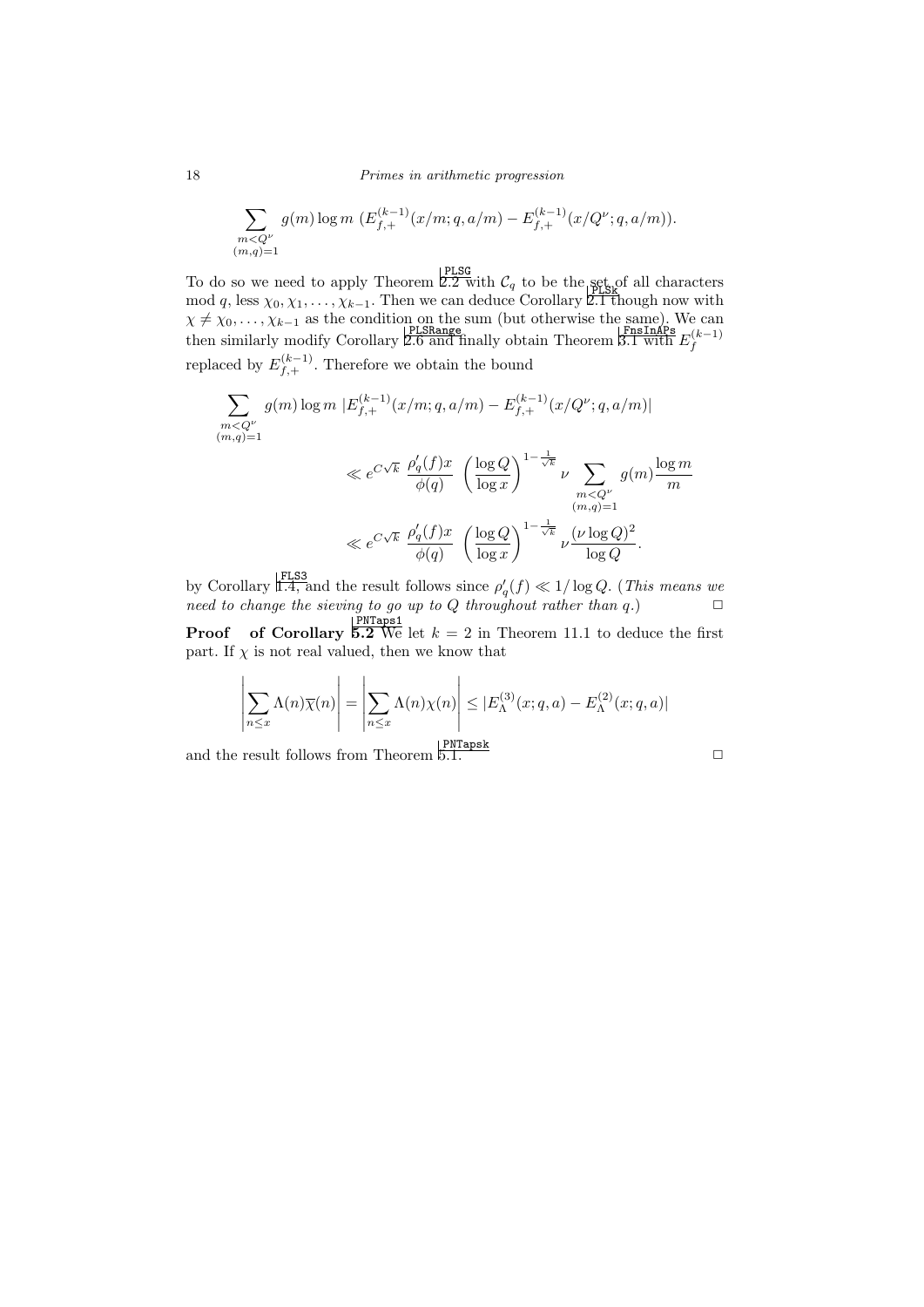# LINNIK'S THEOREM

In this section we complete the proof of Linnik's famous theorem:

Linnik **Theorem 6.1** *There exist constants c, L >* 0 *such that for any coprime integers a* and *q* there is a prime  $\equiv a \pmod{q}$  that is  $\lt c q^L$ .

> There are several proofs of this in the literature, none easy. Here we present a new proof as a consequence of the Pretentious Large Sieve, as developed in the previous few sections. Corollary  $\frac{p_0 + p_1 + p_2}{p_0 + p_1}$  and  $\frac{p_0 + p_2}{p_0 + p_1}$  are no primes  $\equiv a$ (mod  $q$ ) up to  $x$ , a large power of  $Q$ , then the vast majority of primes satisfy  $\chi(p) = -\chi(a)$ . The difficult part of our current proof is to now show that  $\chi(a) = 1$ (*which surely should not be difficult!*):

 $\Box$  **Proposition 6.2** *Suppose that*  $x \geq q^A$  *where*  $A$  *is chosen sufficiently large. If* 

$$
\sum_{\substack{n \le x \\ n \equiv a \pmod{q}}} \Lambda(n) - \frac{1}{\phi(q)} \sum_{n \le x} \Lambda(n) \ge \frac{x}{\phi(q)}
$$

*then there exists a real character*  $\chi$  (mod *q*) *such that*  $\chi$ (*a*) = -1*, and* 

$$
\sum_{\substack{Q < p \leq x \\ \chi(p)=1}} \frac{1}{p} \ll \log \log \left( \frac{\log x}{\log Q} \right).
$$

LinkSiegCond **Corollary 6.3** If there are no primes  $p \equiv a \pmod{q}$  with  $Q < p \leq x$  then there *exists a real character*  $\chi$  (mod *q*) *such that*  $\chi$ (*a*) = *−*1*, and* 

$$
\sum_{\substack{Q
$$

HalRevisited **Lemma 6.4** *(Halasz's Theorem for sieved functions) Let f be a multiplicative function with the property that*  $f(p^k) = 0$  *whenever*  $p \leq Q$ *. If*  $x \geq Q$  *then* 

$$
\left|\frac{1}{x}\sum_{n\leq x}f(n)\right| \ll \frac{1}{\log Q}(1+M)e^{-M} + \frac{1}{T} + \frac{1}{\log x}\left(1 + \frac{1}{\log Q}\log\left(\frac{\log x}{\log Q}\right)\right).
$$

where 
$$
M := \min_{|t| \leq T} \sum_{Q < p \leq x} \frac{1 - \text{Re}(f(p)p^{-it})}{p}
$$
.

 $\overline{\phantom{a}}$  $\overline{\phantom{a}}$  $\overline{\phantom{a}}$  $\overline{\phantom{a}}$  $\overline{\phantom{a}}$  $\overline{\phantom{a}}$  $\overline{\phantom{a}}$  $\overline{\phantom{a}}$  6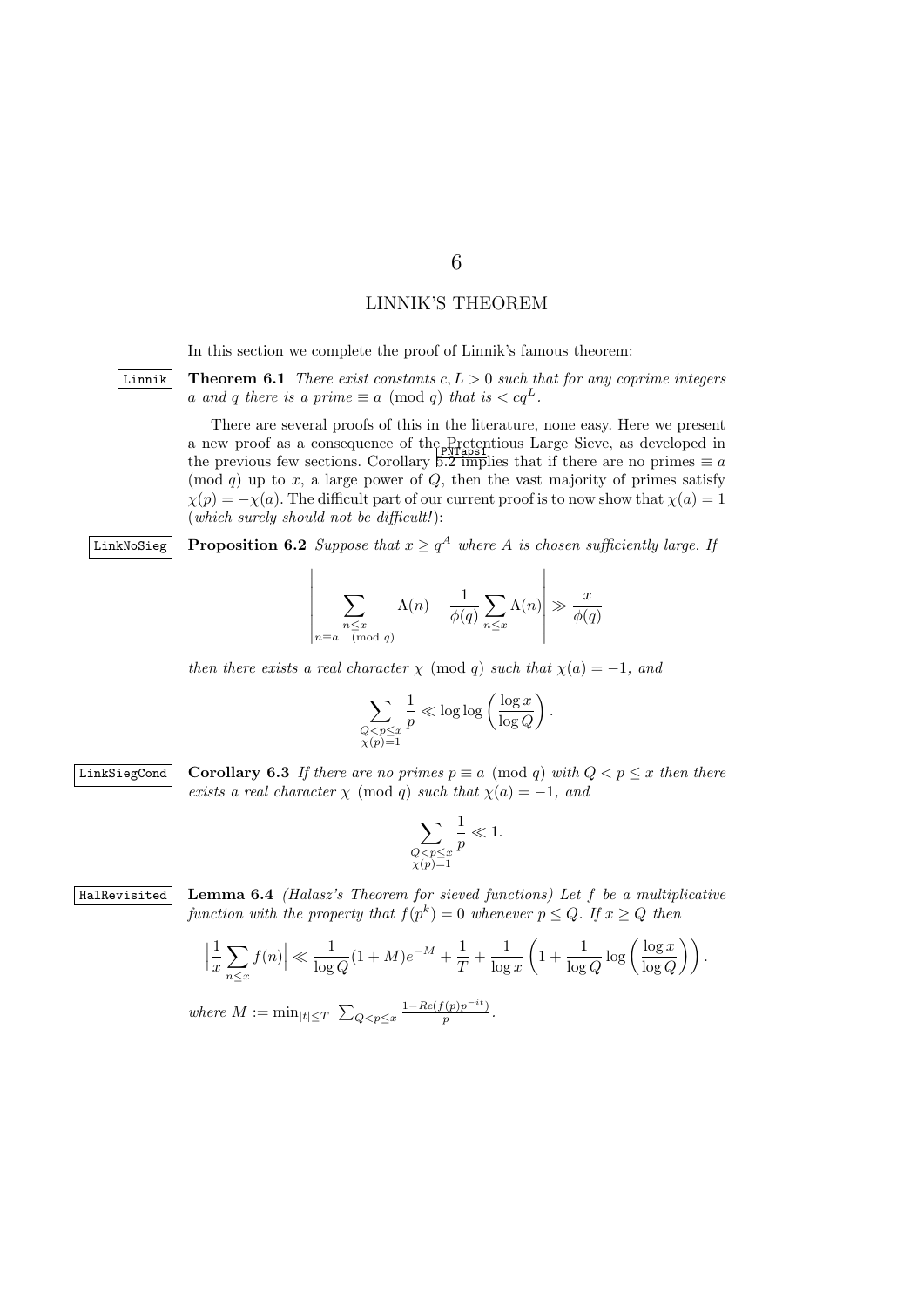**Proof** (sketch) We suitably modify the proof of Halasz's Theorem (1??). We begin by following the proof of Proposition ??. First note that  $S(N) = 1$  for all  $N \leq Q$ , so we can reduce the range in the integral for  $\alpha$ , throughout the proof of Proposition  $\mathbb{R}^n$ , to  $\frac{1}{\log x} \leq \alpha \leq \frac{1}{\log Q}$ . Moreover in the first displayed equation we can change the error term from  $\ll \frac{N}{\log N}$  to  $\ll \frac{1}{\log Q} \frac{N}{\log N}$  for  $N \ge Q$  by sieving. This allows us to replace the error term in the second displayed equation from  $\ll \log \log x$  to  $\ll 1 + \frac{1}{\log Q} \log \left( \frac{\log x}{\log Q} \right)$ . Hence we can restate Proposition <sup>1</sup>? with the range for  $\alpha$ , and the log log  $\alpha$  in the error term, changed in this way.

Now we use the bound  $|F(1+\alpha+it)| \leq |F(1+iu)| + O\left(\frac{\alpha}{T}\frac{\log x}{\log Q}\right)$  throughout this range, as in Lemma  $\frac{10 \text{ ff.LineOn}}{177}$ ; and we also note that, in our range for  $\alpha$ ,  $|F(1+\alpha+i\epsilon)| \ll 1/(\alpha \log Q)$ . We then proceed as in the proof of  $\frac{1}{277}$ , but now splitting the integral at  $1/L \log Q \log x$  to obtain the result, since  $L \log Q \asymp e^{-M}$ .  $\Box$ 

**Proof** of **Proposition**  $\frac{L\text{linkNoSieg}}{6.2 \text{ Write } \nu} := \log \left( \frac{\log x}{\log Q} \right)$ . We return to the proof of Theorem 5.1, and show, under our hypothesis here, that there exists *y* in the range  $x^{1/2} < y \leq x$  for which

$$
\left|\sum_{n\leq y} f(n)\overline{\chi}(n)\right| \gg \frac{y}{\nu^2 \log Q}.
$$

For, if not, the proof there implies that

$$
\left|\sum_{n\leq x}\Lambda(n)\overline{\chi}(n)\right|=o\left(\frac{x}{\phi(q)}\right),\,
$$

which, by Corollary 5.2, contradicts our hypothesis.

Taking  $f = f\overline{\chi}$  in Lemma  $\overline{6.4}$ , and comparing our upper and lower bounds for  $S_{\chi}(y)$  we deduce that

$$
\sum_{Q
$$

Let  $T := \{ z : |z| = 1, \text{ and } \frac{\pi}{3} < \arg(z) < \frac{2\pi}{3} \text{ or } \frac{4\pi}{3} < \arg(z) < \frac{5\pi}{3} \}.$  We must have  $|t| \ll \nu/\log x$  else  $p^{it} \in T$  (and hence  $\chi(p)p^{it} \in T$ ) for enough of the primes in  $(x^{c/\nu}, x]$  that the previous estimate cannot hold. Therefore

$$
\sum_{\substack{Q < p \leq x \\ \chi(p)=1}} \frac{1}{p} = \frac{1}{2} \sum_{Q < p \leq x} \frac{1 + \text{Re}(\chi(p))}{p} \ll \sum_{Q < p \leq x} \frac{1 + \text{Re}(\chi(p)p^{it}) + |p^{it} - 1|}{p} \ll \log \nu.
$$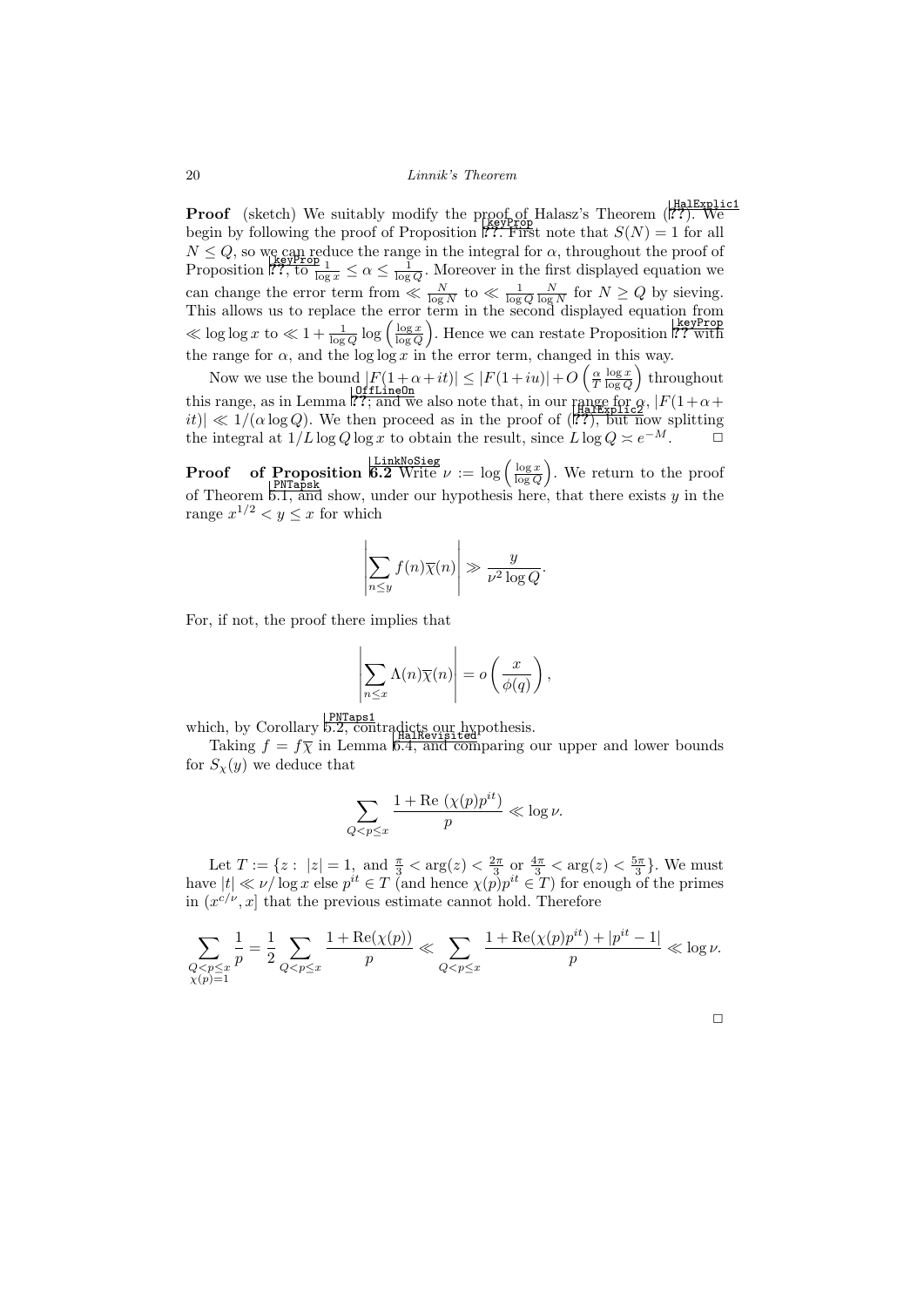**Proof** of Corollary 6.3 By Corollary  $\frac{PNTaps1}{P \cdot 2}$  we know that for all *y* in the range  $Q \leq y \leq x$  we have

$$
\sum_{p \leq y} \Lambda(n)(\chi(p) + \chi(a)) \ll y \left(\frac{\log Q}{\log y}\right)^{1/5}.
$$

By partial summation, we deduce that

$$
\sum_{Q < p \le x} \frac{\chi(a) + \chi(p)}{p} \ll 1.
$$

Comparing this to the conclusion of Proposition 6.2, we deduce that  $\chi(a) = -1$ and we obtain the result.

**Proposition 6.5** *If the hypotheses of Corollary*  $\overline{6.3 \text{ hold for } x = q^A \text{ where } A$ *is sufficiently large, and if*  $\chi(a) = 1$  *then there are primes*  $\leq x$  *that are*  $\equiv a$ (mod *q*)*.*

## **6.1 Binary Quadratic Forms**

Let us suppose that  $\chi$  is induced from the quadratic character  $(./D)$  so that *D* must be squarefree. We re-write this as  $(d) = (f/D)$  where  $d = (-1)^{(D-1)/4}D$ , so that  $d \equiv 1 \pmod{4}$ . Suppose that  $a, b, c$  are integers for which  $b^2 - 4ac = d$ and define the *binary quadratic form*  $ax^2 + bxy + cy^2$ , which has *discriminant d*. Now  $(a, b, c)^2 | d$ , which is squarefree, and so  $(a, b, c) = 1$ . We will study the values  $am^2+bmn+cn^2$  when *m* and *n* are integers, and in particular the prime values. To begin with we look at divisibility. First note that  $(m, n)^2$  divides  $am^2 + bmn + cn^2$ , so we proceed by replacing *m* by  $m/(m, n)$ , and *n* by  $n/(m, n)$ , and hence we may assume that *m* and *n* are coprime.

We now show that if odd prime p divides  $am^2 + bmn + cn^2$  then  $(d/p) = 0$ or 1. If *p* divides *n* then  $0 \equiv am^2 + bmn + cn^2 \equiv am^2 \pmod{p}$  and so *p* divides *a* as  $(m, n) = 1$ . Therefore  $d = b^2 - 4ac \equiv b^2 \pmod{p}$  and hence  $(d/p) = 0$  or 1. If  $m \nmid n$  then  $4ap$  divides  $4a(am^2 + bmn + cn^2) = (2am + bn)^2 - dn^2$ , and so

$$
\left(\frac{2am + bn}{p}\right)^2 = \left(\frac{(2am + bn)^2}{p}\right) = \left(\frac{dn^2}{p}\right) = \left(\frac{d}{p}\right)\left(\frac{n}{p}\right)^2 = \left(\frac{d}{p}\right),
$$

implying that  $(d/p) = 0$  or 1.

**Exercise 6.1** Show that if *p* is an odd prime then

$$
1 - \frac{1}{p^2} \# \{m, n \pmod{p} : am^2 + bmn + cn^2 \equiv 0 \pmod{p} \} = \left(1 - \frac{1}{p}\right) \left(1 - \frac{(d/p)}{p}\right).
$$

We wish to show that  $am^2 + bmn + cn^2$  takes on many prime values, that is not many composite values. If  $am^2 + bmn + cn^2 \leq x$  is composite then it certainly has a prime factor  $\leq \sqrt{x}$  so we will count the number of such values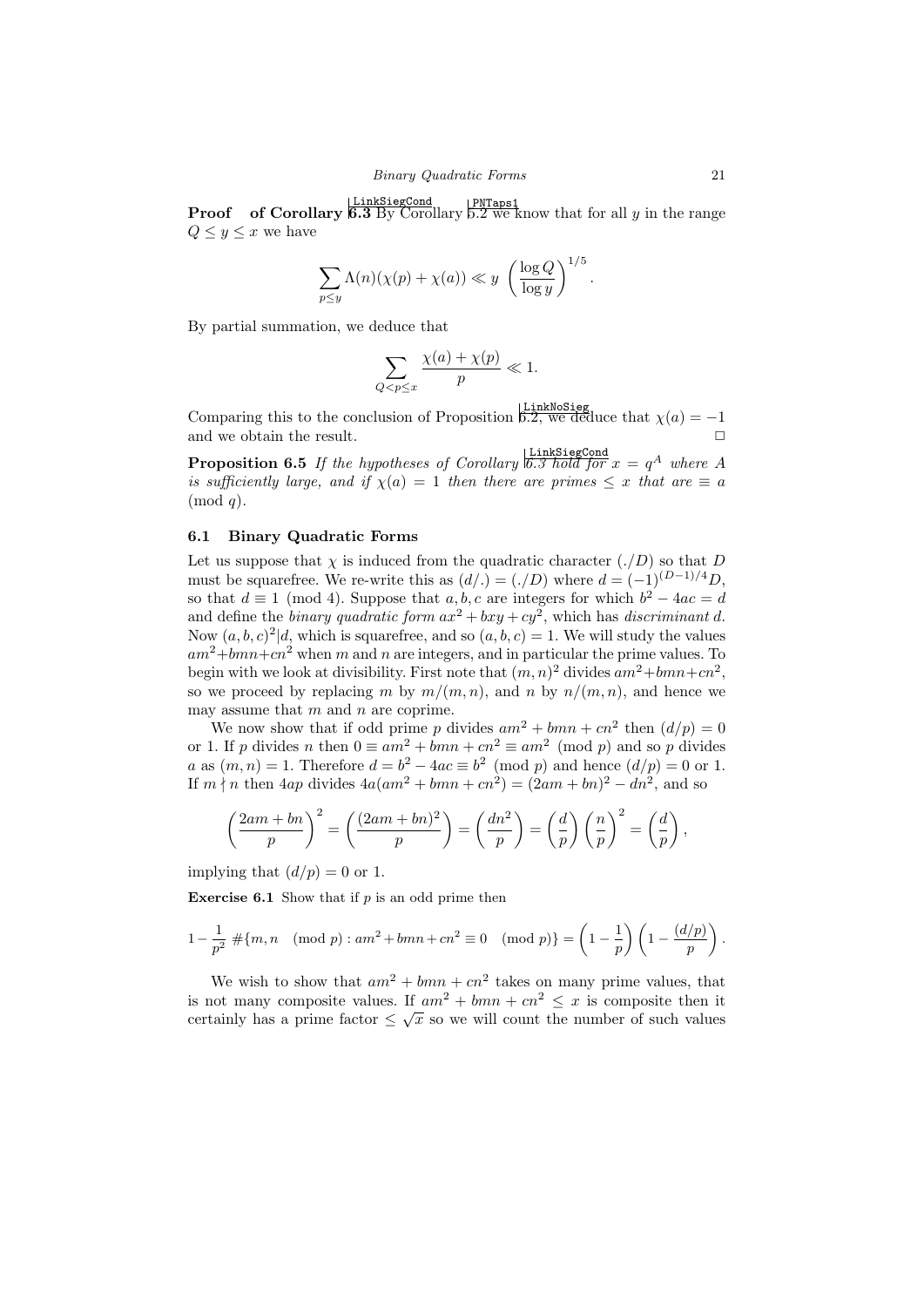with no small prime factor. To explain our method in an intuitive fashion we will proceed assuming that  $d < 0 < a$  (so that  $am^2 + bmn + cn^2$  only takes non-negative values); when we give the actual proof we will use sieve weights that are easier to work with but more difficult to understand.

The small sieve shows us that if  $x = y^u$  then for  $M = \prod_{p \le y} p^u$ 

$$
\#\{m, n \in \mathbb{Z} : N := am^2 + bmn + cn^2 \le x, (N, M) = 1\} =
$$
  
=  $\{1 + O(u^{-u})\} \prod_{p \le y} \left(1 - \frac{1}{p}\right) \left(1 - \frac{(d/p)}{p}\right) X + O(\sqrt{X}),$ 

where  $X := \#\{m, n \in \mathbb{Z} : N := am^2 + bmn + cn^2 \le x\} = \pi x/\sqrt{d} + O(\sqrt{x}).$ 

We will use this estimate when *y* is a small power of *x*, and then obtain a lower bound by subtracting the number of such integers divisible by a prime in  $(y, x^{1/2}]$ .

The trick is that if prime  $\ell$  is in this range with  $(d/\ell) = 1$  then  $\ell$  can be written as the value of a binary quadratic form of discriminant *d* in one of two (essentially different) ways, and then  $N/\ell$  similarly. Hence to count the number of such  $N/\ell$  we can use use the same estimate, though in this case we use the above simply as an upper bound, particularly as  $N/\ell \geq \sqrt{x}$ . Hence

$$
\#\{m, n \in \mathbb{Z}: N := am^2 + bmn + cn^2 \le x, (N, M) = 1, \ell | N \}
$$

$$
\ll \prod_{p \le y} \left(1 - \frac{1}{p}\right) \left(1 - \frac{(d/p)}{p}\right) \frac{X}{\ell}.
$$

Hence in total, we have

$$
\#\{m, n \in \mathbb{Z}: N := am^2 + bmn + cn^2 \le x, N \text{ is prime}\}\
$$

$$
\gg \left\{1 - \sum_{\substack{y < \ell \le x^{1/2} \\ (d/\ell) = 1}} \frac{2}{\ell} - \epsilon \right\} \prod_{p \le y} \left(1 - \frac{1}{p}\right) \left(1 - \frac{(d/p)}{p}\right) X,
$$

where say  $u \gg 1/\epsilon$ .

From the first equation in the proof of Corollary  $\frac{\text{LinkSiegCond}}{6.3 \text{ we deduce that that if}}$ there are no primes  $\equiv a \pmod{q}$  up to *x* then

$$
\sum_{\substack{y < \ell \leq x^{1/2} \\ (d/\ell) = 1}} \frac{1}{\ell} \ll \left(\frac{\log Q}{\log y}\right)^{1/5};
$$

hence if  $x = q^L$  where  $L/u$  is sufficiently large then  $\sum_{y \leq p \leq x^{1/2}} (1 + (d/p))/p \leq 1/2$ ; and so, from the above, we know that there are many prime values of our binary quadratic form.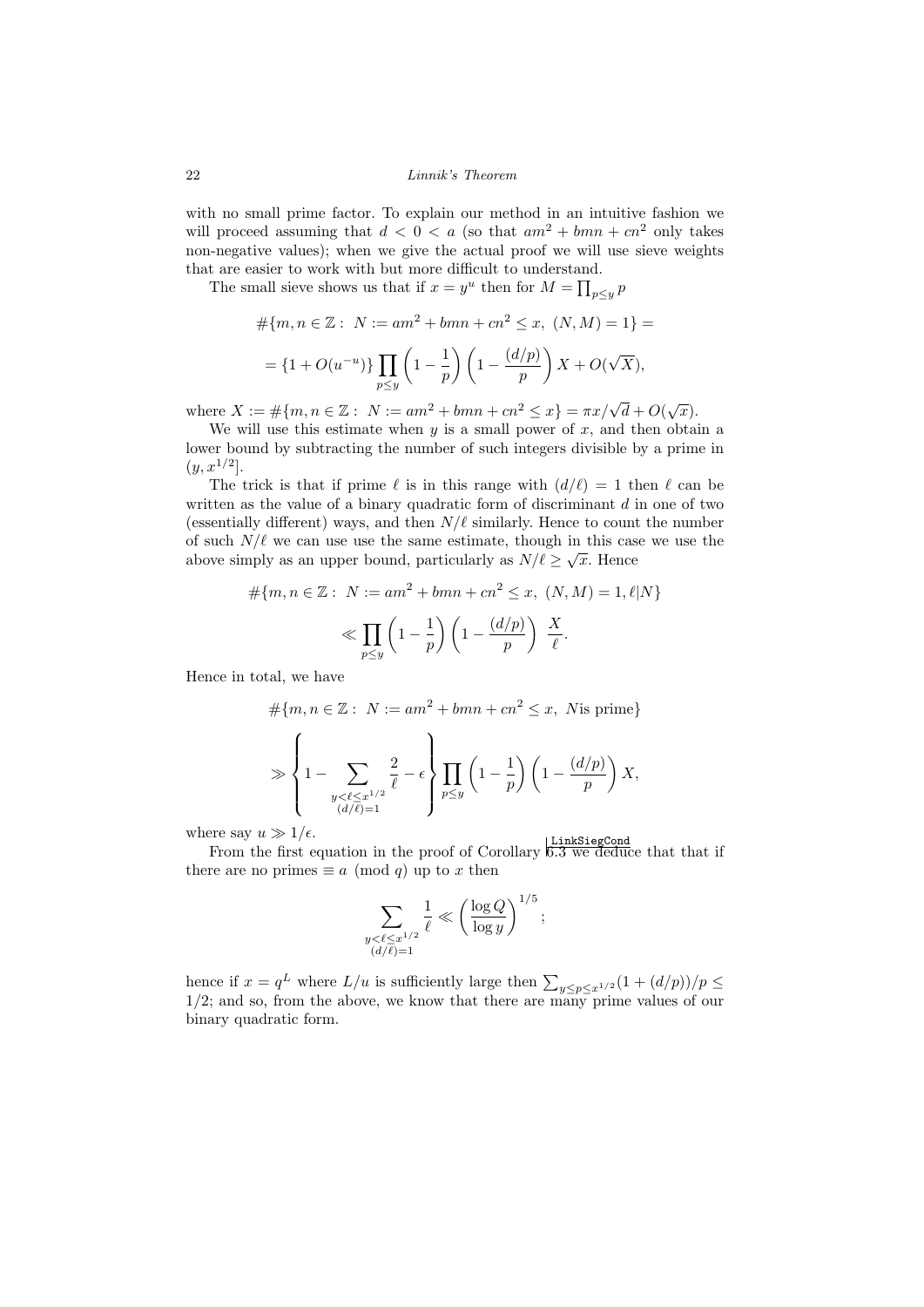## **6.2 Finishing the proof of Linnik's Theorem**

To obtain a complete proof without proving all sorts of results about binary quadratic forms (and of positive and negative discriminant), we can proceed working (more-or-less) only with the character  $\chi$ , though based on what we know about binary quadratic forms. The extra observation to add to the analysis of the previous section is that we should work with the values of all binary quadratic forms of discriminant *d*, simultaneously, since Gauss showed that the total number of "inequivalent" representations of *n* is then  $\sum_{m|n} \chi(m)$ . Hence let  $w(n) = \sum_{m|n} \chi(m)$ , so that  $w(p) = 1 + \chi(p)$ . We define

$$
A(x;q,a) = \sum_{\substack{n \le x \\ n \equiv a \pmod{q}}} w(n).
$$

**Exercise 6.2** Show that if *f* is totally multiplicative and  $q = 1 * f$  then

$$
g(mn) = \sum_{d|(m,n)} \mu(d)f(d)g(m/d)g(n/d).
$$

As usual  $A_m(x; q, a) := \sum_n w(n)$  where the sum is over  $n \leq x$  with  $M|n$  and  $n \equiv a \pmod{q}$ . Hence, using the exercise with  $f = \chi$ , if  $(m, q) = 1$  then

$$
A_m(x;q,a) = \sum_{\substack{N \le x/m \\ N \equiv a/m \pmod{q}}} w(mN) = \sum_{\substack{N \le x/m \\ N \equiv a/m \pmod{q}}} \sum_{\substack{d | (m,N) \\ d | m}} \mu(d)\chi(d)w(M/d)
$$

$$
= \sum_{d | m} \mu(d)\chi(d)w(m/d) \sum_{\substack{N \le x/m \\ M \equiv a/m \pmod{q}}} w(N/d)
$$

$$
= \sum_{d | m} \mu(d)\chi(d)w(m/d)A(x/md;q,a/md).
$$

Now  $w(n) = \sum_{m|n, m \le \sqrt{n}} \chi(m) + \sum_{m|n, m < \sqrt{n}} \chi(n/m)$ . Therefore

$$
A(x;q,a) = \sum_{\substack{n \leq x \\ n \equiv a \pmod{q}}} \left( \sum_{\substack{m|n, m \leq \sqrt{n} \\ (mod q)}} \chi(m) + \sum_{\substack{m|n, m \leq \sqrt{n} \\ m \leq \sqrt{n}}} \chi(n/m) \right)
$$
  
= 
$$
\sum_{\substack{m \leq x \\ (m,q)=1}} \chi(m) \sum_{\substack{m^2 \leq n \leq x \\ n \equiv a \pmod{q} \\ m|n}} 1 + \chi(a) \sum_{\substack{m \leq x \\ (m,q)=1}} \overline{\chi}(m) \sum_{\substack{m^2 < n \leq x \\ n \equiv a \pmod{q} \\ m|n}} 1
$$
  
= 
$$
\frac{1}{q} \sum_{\substack{m \leq \sqrt{x} \\ m \leq \sqrt{x} \\ (m,q)=1}} (\chi(m) + \chi(a) \overline{\chi}(m)) \left( \frac{x}{m} - m + O(1) \right).
$$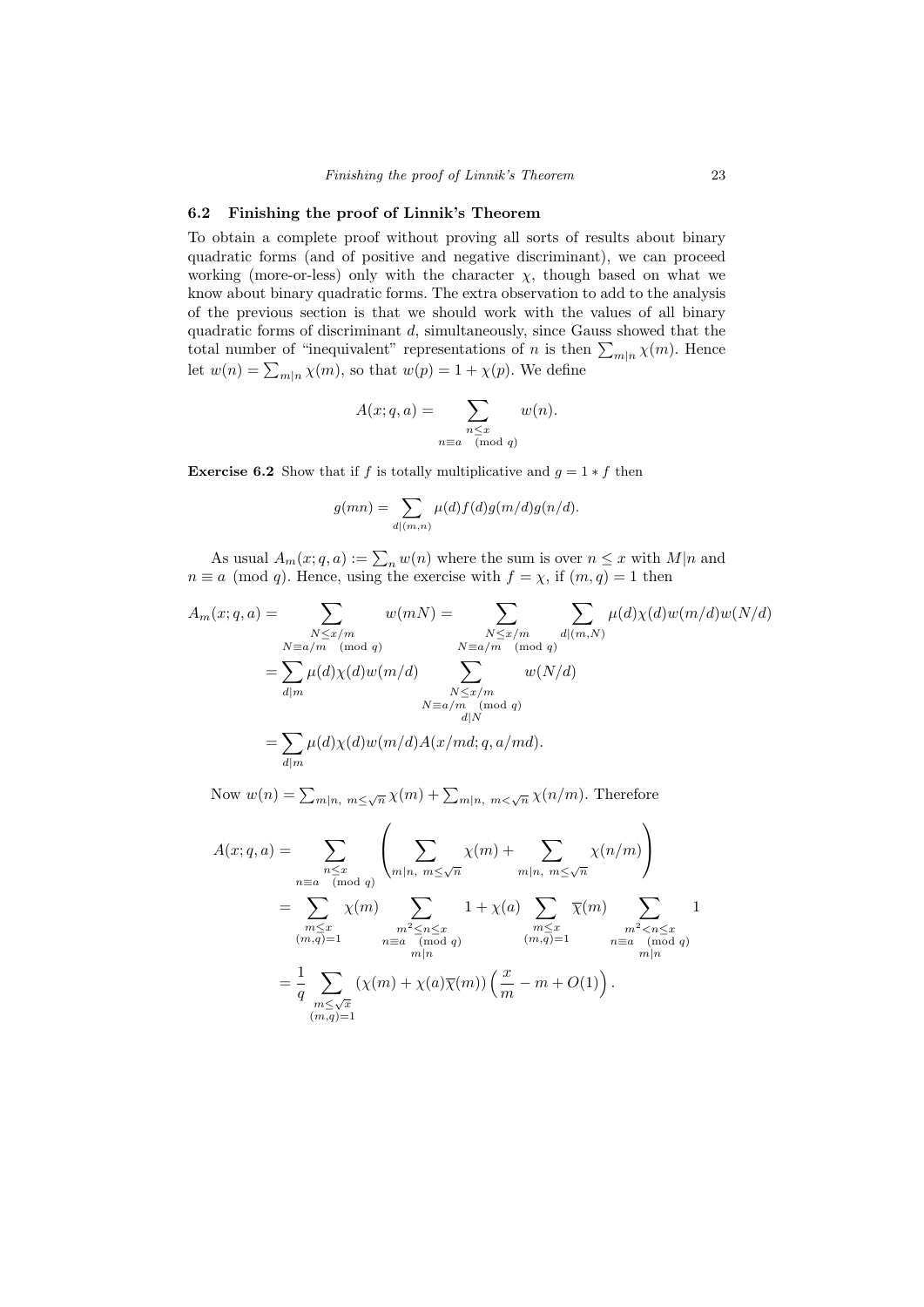$\sum_{m \pmod{q}} (kq+m)\chi(m) = \sum_{m \pmod{q}} m\chi(m) \ll q^{3/2}$ . Moreover  $\sum_{m\leq M} \chi(m)/m =$  $L(1, \chi) + O(q/M)$ , and so  $A(x; q, a) = (1 + \chi(a))L(1, \chi)x/q + O(q\sqrt{x})$  since  $\chi$  is real. Hence, if *m* is squarefree and coprime to *q*, and  $\chi(a) = 1$  then

$$
A_m(x;q,a) = L(1,\chi) \frac{x}{mq} \sum_{d|m} \frac{\mu(d)\chi(d)}{d} w(m/d) (1 + \chi(a/md)) + O\left(\frac{q}{m} \sum_{d|m} w(m/d) \sqrt{mx/d}\right)
$$
  
= 
$$
2L(1,\chi) \frac{x}{mq} \prod_{p|m} \left(1 + \chi(p) \left(1 - \frac{1}{p}\right)\right) + O\left(\frac{q}{m} \sqrt{x} \prod_{p|m} \left(1 + (1 + \chi(p))\sqrt{p}\right)\right).
$$

Hence if we write  $A_m(x; q, a) = (g(m)/m)A(x; q, a) + r_m(x; q, a)$  then g is a multiplicative function with  $g(p) = 1 + \chi(p) \left(1 - \frac{1}{p}\right)$  and

$$
\sum_{n\leq M} |r_m(x;q,a)| \ll q\sqrt{Mx} \sum_{m\leq M} \frac{1}{m} \prod_{p|m} (1+\chi(p)+1/\sqrt{p}) \ll q\sqrt{Mx} \log^2 M.
$$

Sieving Lemma **Lemma 6.6** *(Standard sieving lemma) Suppose that a<sup>n</sup> are a set of real weights supported on a finite set of integers n. Let*  $A(x) = \sum_{n} a_n$  *and suppose that there exists a non-negative multiplicative function g*(*.*) *such that*

$$
A_m(x) = \sum_{n \colon m|n} a_n = \frac{g(m)}{m} A(x) + r_m(x)
$$

*for all squarefree m, for which there exists*  $K, \kappa > 0$  *such that* 

$$
\prod_{y < p \le z} \left(1 - \frac{g(p)}{p}\right)^{-1} \le K \left(\frac{\log z}{\log y}\right)^{\kappa},\,
$$

*for all*  $2 \leq y \leq z \leq x$ *. Let P be a given set of primes, and*  $P(z)$  *be the product of the elements of*  $P$  *that are*  $\leq z$ *. Then* 

$$
\sum_{\substack{n \le x \\ (n, P(z)) = 1}} a_n = \left\{ 1 + O_{K,\kappa}(e^{-u}) \right\} \prod_{\substack{p \in P \\ p \le z}} \left( 1 - \frac{g(p)}{p} \right) \sum_{n \le x} a_n + O\left(\sum_{\substack{m | P(z) \\ m \le z^u}} |r_m(x)|\right)
$$

Above we let  $x \gtrsim q_1^5/L(1, \chi)^2$  and  $z = x^{\epsilon}$ , with *u* large and  $\epsilon u$  small, and then apply Lemma  $6.6$  with  $\kappa = 2$  to obtain

$$
\sum_{\substack{n \le x \\ n \equiv a \pmod{q} \\ (n, P(z)) = 1}} w(n) = \left\{1 + O(e^{-u})\right\} \prod_{p \le z} \left(1 - \frac{1}{p}\right) \left(1 - \frac{\chi(p)}{p}\right) A(x; q, a).
$$

Now for each primes  $p, z < p \leq \sqrt{x}$  we must remove from the left side those *n* divisible by  $p$ . For each prime  $p$  write  $n = Np$  and so we get an upper bound from

*m≤M*